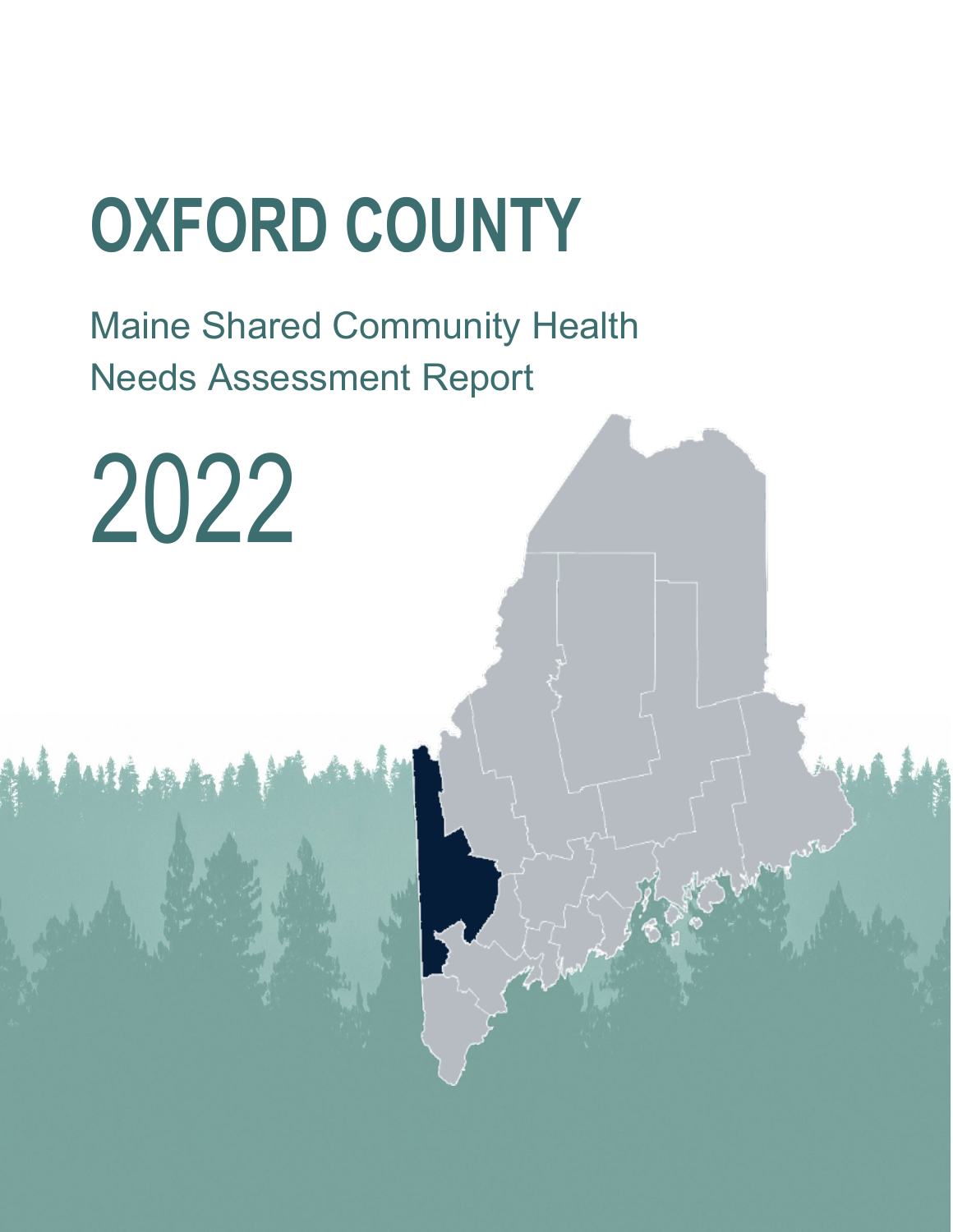## COVID-19 AND OUR HEALTH

While our quantitative data pre-dates the COVID-19 pandemic, the 2021 community health needs assessment outreach took place during the pandemic, and participants noted its impacts in deep and meaningful ways. It was impossible not to recognize the pandemic's impacts on healthcare, health outcomes, behavioral health, and social support systems, especially for those who experience systemic disadvantages.

Challenges in accessing care have impacted chronic disease management and caused delays in nonemergency procedures. Rates of those seeking medical care for even acute health events such as heart attack, stroke, and uncontrolled high blood sugar were low during the early phase of the pandemic due to COVID-19 concerns. This occurred even while the use of telemedicine increased (Kendzerska, et al., 2021). Later in the pandemic, health care usage data from July 2020 through July 2021 show that increases in ICU bed occupancy were followed weeks later by a higher number of deaths not caused by COVID than typically seen before the pandemic. ICU bed occupancy had exceeded 75% of capacity nationwide for at least 12 weeks as of October 25, 2021 (French G., et al., 2021).

Previous disasters have shown that the secondary impacts on population health are long-lasting. For instance, 10 years after Hurricane Katrina, Tulane University Health Sciences Center saw a significant increase in heart disease and related risk factors such as increases in A1C levels, blood pressure, and LDL cholesterol (Fonseca, et al., 2009). The after-effects of disasters such as the Iraqi occupation in Kuwait in 1990, the London bombings in 2005, and the tidal waves and the nuclear meltdown in Fukushima, Japan in 2011 have revealed the need for immediate as well as long-term mental health care (McFarlane & Williams, 2012).

Emerging concerns on the lasting impacts of this pandemic also include the long-term effects of COVID infection as our newest chronic disease. A recent systematic review estimates that more than half of COVID-19 survivors worldwide continue to have COVID-related health problems six months after recovery from acute COVID-19 infection (Groff, et al., 2021). New evidence shows increases in adult diagnoses of diabetes, the risk for diabetes among children, and worsening diabetes among those who already had diabetes after COVID-19 infection (Barrett, et al, 2022).

There are some concerns that the pandemic has had negative impacts on health behaviors. However, the evidence is not yet clear. In Maine, newly available 2020 Maine Behavioral Risk Factors Surveillance System (BRFSS) data on a few key measures give us an early snapshot of the health of Maine adults in the first year of the pandemic. These data do not show any evidence of adverse impacts on trends in smoking, alcohol use, overweight, obesity, or physical activity. Self-reported alcohol use, binge drinking, and current smoking in 2020 were at the lowest levels since 2011 (Maine CDC, unpublished analysis). Drug overdose deaths increased by 33% in 2020 and by another estimated 23% in 2021 according to preliminary findings (Maine Attorney General's Office); it is not clear whether this is a continuation of previous trends, other factors, or due to the pandemic.

The pandemic is affecting different segments of the population more than others. The August 2021/COVID Resilience Survey showed that younger people, people of color, and those with lower incomes all had elevated stress (American Psychological Association). In Maine, Black or African Americans experience a disproportionate share of the COVID-19 burden as they are only 1.4% of Maine's total population yet, as of January 19, 2022, makeup 3.1% of cases and hospitalizations (Maine DHHS).

Thus, the findings in the 2022 Maine Shared CHNA Reports which show the most often identified priorities such as mental health, substance and alcohol use, access to care, and social determinants of health take on new meaning and an increased sense of urgency.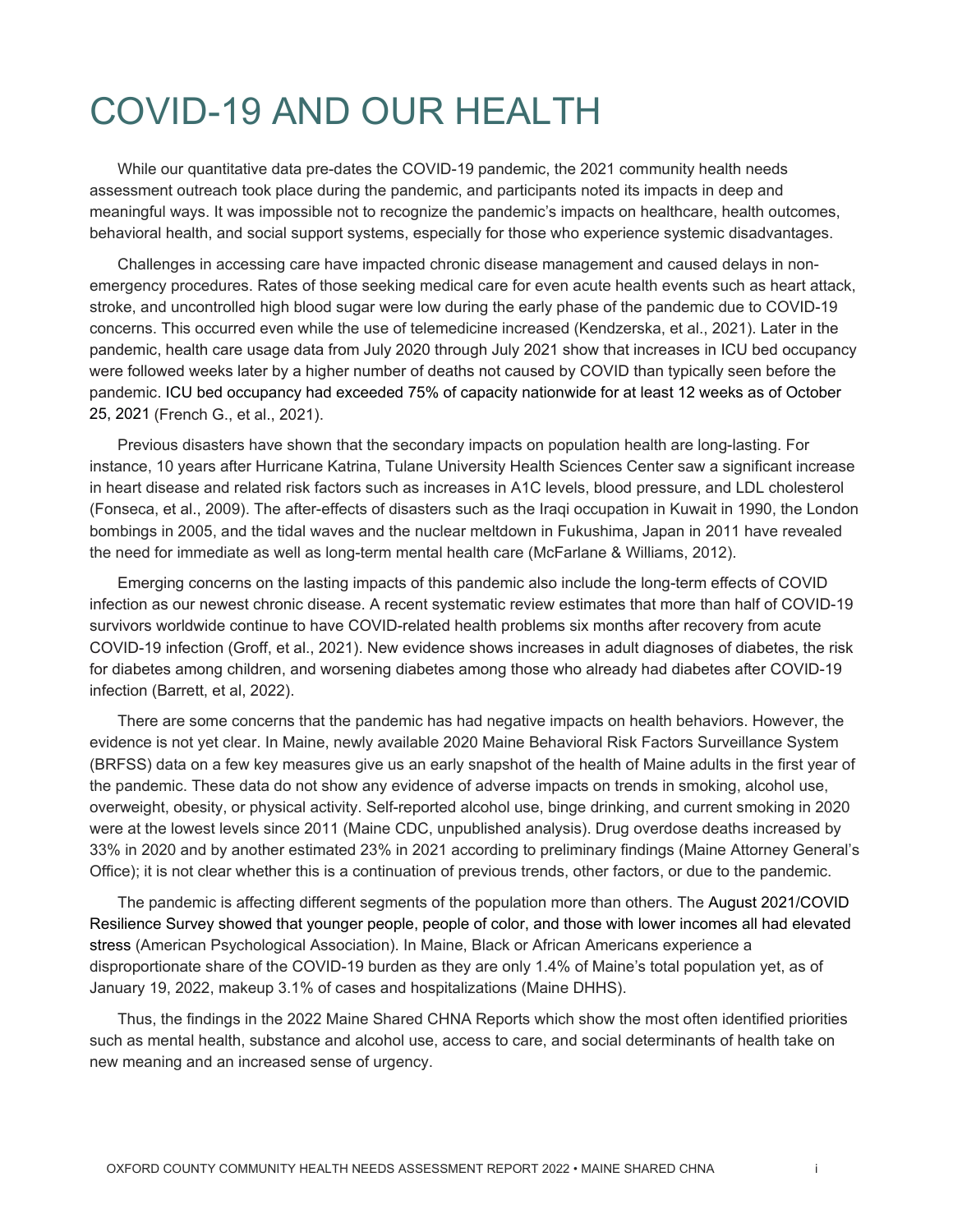#### **References:**

- American Psychological Association (2021). Stress in America™ 2021: Stress and Decision-Making During the Pandemic. Last accessed 4/5/2022[: https://www.apa.org/news/press/releases/stress/2021/october](https://www.apa.org/news/press/releases/stress/2021/october-decision-making)[decision-making](https://www.apa.org/news/press/releases/stress/2021/october-decision-making)
- Barrett CE, Koyama AK, Alvarez P, et al. (2022). Risk for Newly Diagnosed Diabetes >30 Days After SARS-CoV-2 Infection Among Persons Aged <18 Years — United States, March 1, 2020–June 28, 2021. *Morbidity and Mortal Weekly Report*. January 14, 2022;*71*(2); 59–65. DOI: <http://dx.doi.org/10.15585/mmwr.mm7102e2>
- French G, Hulse M, Nguyen D, et al. (2021). Impact of Hospital Strain on Excess Deaths During the COVID-19 Pandemic — United States, July 2020–July 2021. *Morbidity and Mortal Weekly Report*. November 19, 2021;70(46);1613–1616. DOI[: http://dx.doi.org/10.15585/mmwr.mm7046a5](http://dx.doi.org/10.15585/mmwr.mm7046a5)
- Fonseca, V. A., Smith, H., Kuhadiya, N., et al. (2009). Impact of a Natural Disaster on Diabetes, *American Diabetes Association Diabetes Care.* September, 2009. 32(9); 1632-1638, DOI: 10.2337/dc09-0670. Last accessed 4/5/2022[: https://www.ncbi.nlm.nih.gov/pmc/articles/PMC2732170/](https://www.ncbi.nlm.nih.gov/pmc/articles/PMC2732170/)
- Groff, D., Sun, A., Ssentongo, A. E., et al. (2021). Short-term and Long-term Rates of Postacute Sequelae of SARS-CoV-2 Infection: A Systematic Review. *JAMA network open*, 4(10), e2128568. <https://doi.org/10.1001/jamanetworkopen.2021.28568>
- Kendzerska, T., Zhu, D. T., Gershon, A. S., et al. (2021). The Effects of the Health System Response to the COVID-19 Pandemic on Chronic Disease Management: A Narrative Review. *Risk management and healthcare policy*. Volume 2021:14, 575–584.<https://doi.org/10.2147/RMHP.S293471>
- Maine Attorney General's Office, Overdose Data. Last accessed 4/5/2022: <https://www.maine.gov/ag/news/article.shtml?id=5041404>
- Maine Department of Health and Human Services, (Maine DHHS) COVID-19 Dashboard, last accessed 1/20/2022: [https://www.maine.gov/dhhs/mecdc/infectious](https://www.maine.gov/dhhs/mecdc/infectious-disease/epi/airborne/coronavirus/data.shtml)[disease/epi/airborne/coronavirus/data.shtml](https://www.maine.gov/dhhs/mecdc/infectious-disease/epi/airborne/coronavirus/data.shtml)
- McFarlane, A.C., Williams., R. (2012). Mental Health Services Required after Disasters, *Depression Research and Treatment.* Volume 2012, Article ID 970194, DOI: 10.1155/2012/970194 10.1155/2012/970194. Last accessed 4/5/2022: [https://www.ncbi.nlm.nih.gov/pmc/articles/PMC3395273/pdf/DRT2012-](https://www.ncbi.nlm.nih.gov/pmc/articles/PMC3395273/pdf/DRT2012-970194.pdf) [970194.pdf](https://www.ncbi.nlm.nih.gov/pmc/articles/PMC3395273/pdf/DRT2012-970194.pdf)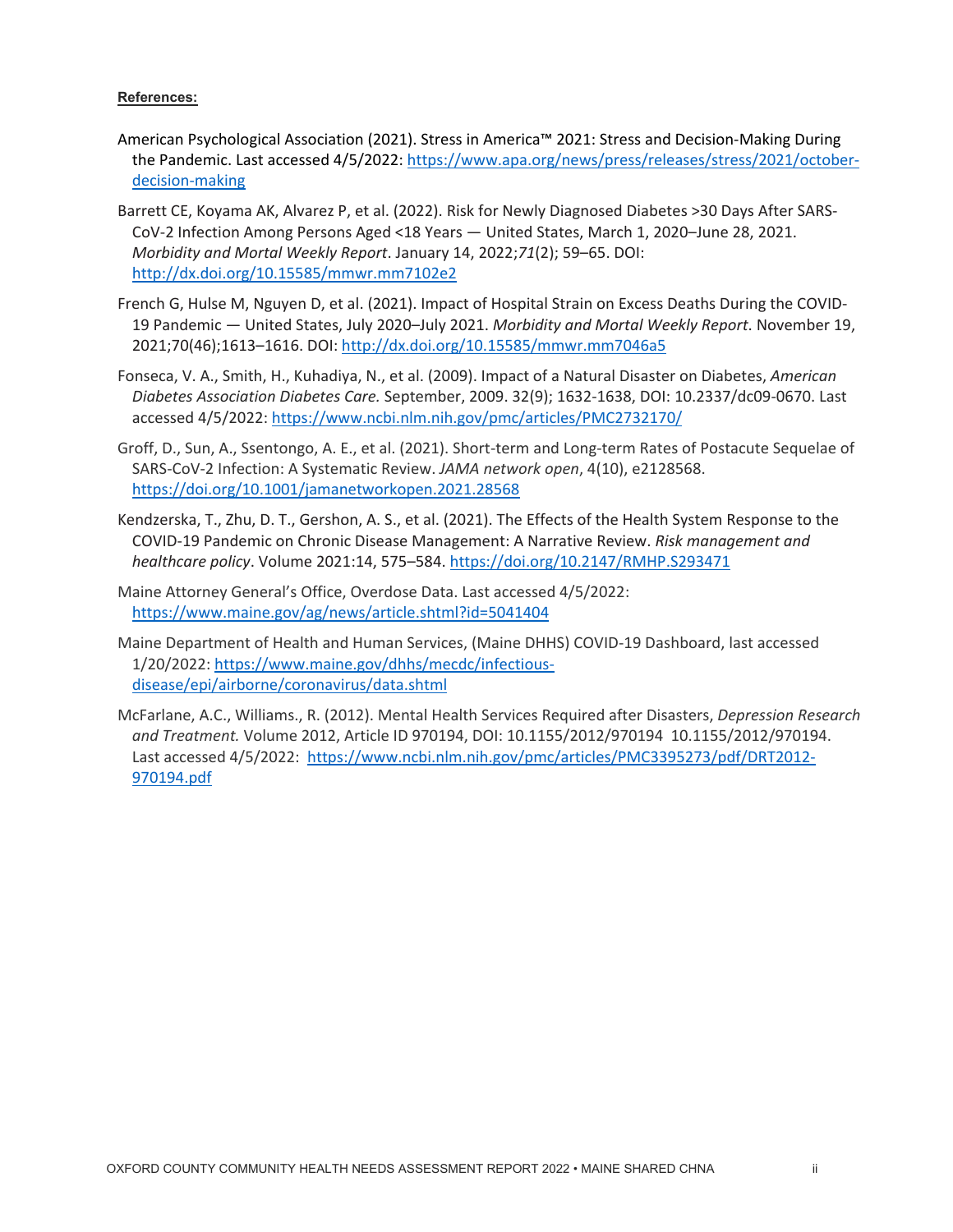## TABLE OF CONTENTS

## INTRODUCTION

The **Maine Shared Community Health Needs Assessment (Maine Shared CHNA)** is a collaboration between Central Maine Healthcare (CMHC), Maine Center for Disease Control and Prevention (Maine CDC), MaineGeneral Health (MGH), MaineHealth (MH), and Northern Light Health (NLH). The vision of the Maine Shared CHNA is to turn health data into action so that Maine will become the healthiest state in the U.S.

The mission of the Maine Shared CHNA is to:

- Create Shared CHNA Reports,
- Engage and activate communities, and
- Support data-driven health improvements for Maine people.

This is the fourth Maine Shared CHNA and the third conducted on a triennial basis. The Collaboration began with the One Maine initiative published in 2010. The project was renamed to the Shared Health Needs Assessment and Planning Process in 2015 which informed the 2016 final reports, and renamed to the Maine Shared CHNA in 2018, which informed the 2019 final reports. The 2021 community engagement cycle has informed the 2022 final reports.

New this cycle is an expanded effort to reach those who may experience systemic disadvantages and therefore experience a greater rate of health disparities. Two types of outreach were piloted in this effort. One effort included nine community sponsored events hosted by organizations representing the following communities: Black or African Americans; people who are deaf or hard of hearing; people with a mental health diagnosis; people with a disability; people who define themselves or identify as lesbian, gay, bisexual, transgender, and queer and/or questioning (LGBTQ+); people with low income; older adults; people who are homeless or formerly homeless; and youth. In addition to these events, 1,000 oral surveys were conducted in collaboration with eight ethnic-based community organizations' community health workers to better reach Maine's immigrant population. A complete description of how these efforts were deployed and a listing of those who provided input is provided in the Methodology section on page 20.

All of the County, District, and State reports and additional information and data can be found on our web page: [www.mainechna.org.](http://www.mainechna.org/)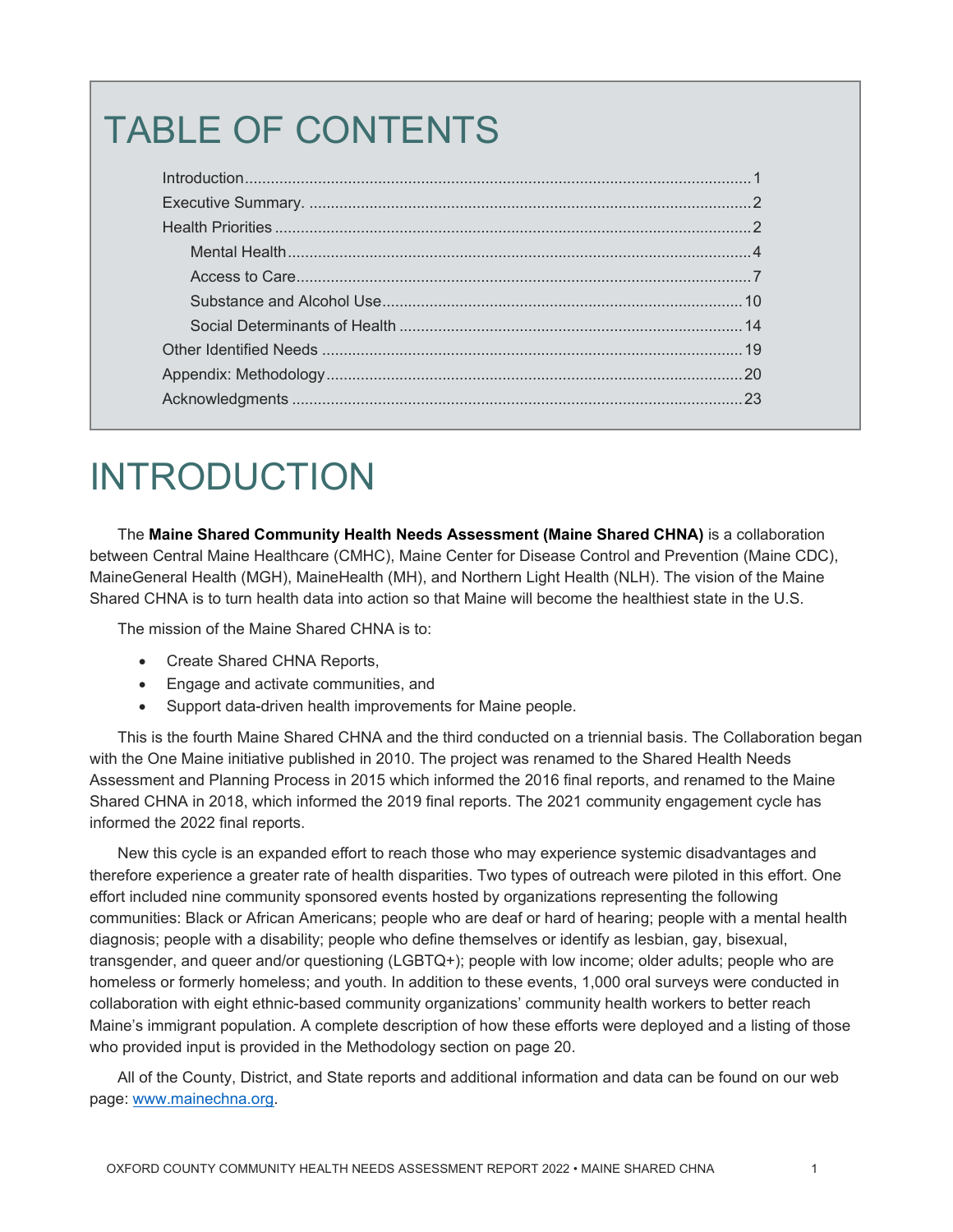## EXECUTIVE SUMMARY

#### LEADING CAUSES OF DEATH

One way to view the top health priorities is to consider their contributions to Maine's morbidity, mortality, and overall quality of life issues. It is important to note Maine's leading causes of death to put the communityidentified health priorities into perspective. This includes underlying causes of death such as tobacco use, substance and alcohol use, and obesity.

| Table 1. Leading Causes of Death |                                          |                                   |  |  |
|----------------------------------|------------------------------------------|-----------------------------------|--|--|
| <b>RANK</b>                      | <b>MAINE</b>                             | <b>OXFORD COUNTY</b>              |  |  |
|                                  | Cancer                                   | Cancer                            |  |  |
|                                  | <b>Heart Disease</b>                     | <b>Heart Disease</b>              |  |  |
| 3                                | Unintentional Injury                     | Chronic Lower Respiratory Disease |  |  |
| 4                                | <b>Chronic Lower Respiratory Disease</b> | Unintentional Injury              |  |  |
| 5.                               | Stroke                                   | Stroke                            |  |  |

#### TOP HEALTH PRIORITIES

The participants at the Oxford County forums have identified the following health priorities.

| Table 2. Top Health Priorities for Oxford County |            |  |  |  |
|--------------------------------------------------|------------|--|--|--|
| <b>PRIORITIES</b>                                | % OF VOTES |  |  |  |
| <b>Mental Health</b>                             | 58%        |  |  |  |
| Access to Care                                   | 49%        |  |  |  |
| Substance and Alcohol Use                        | 42%        |  |  |  |
| Social Determinants of Health                    | 38%        |  |  |  |

Statewide, participants identified similar top four priorities in the 2021 engagement process as was in 2018.

| Table 3. Top Health Priorities for County/State |  |      |      |  |  |
|-------------------------------------------------|--|------|------|--|--|
| <b>PRIORITIES</b>                               |  | 2018 | 2021 |  |  |
| <b>Mental Health</b>                            |  |      |      |  |  |
| Access to Care                                  |  |      | ✓    |  |  |
| Substance and Alcohol Use                       |  |      |      |  |  |
| Social Determinants of Health                   |  |      |      |  |  |
| Older Adult Health                              |  |      |      |  |  |
| Physical Activity, Nutrition,                   |  |      |      |  |  |
| and Weight                                      |  |      |      |  |  |
| <del></del> County Priority ● State Priority    |  |      |      |  |  |

Common themes identified by participants in 2021 include an emerging mental health crisis; challenges in access to healthcare, including mental health providers; issues related to poverty, transportation,

and other social determinants of health in a rural state; and increasing rates of substance and alcohol use.

The following pages describe each of these priorities in more detail including the **major health concerns** identified by participants in the community engagement process. There is a description of community-identified resources available to address those concerns as well as any related gaps or needs. Where available, there is also information for certain groups that are at higher risk due to systemic disadvantages. Finally, following the sections that discuss each of the health priorities is a listing of other health issues that were raised by community members but were not identified as priorities.

#### **DEMOGRAPHICS**

Oxford is a rural county, with lower income and educational attainment and higher rates of those living in poverty or with a disability. Much of the population is at or near retirement age.

| Table 4. Selected Demographics |               |              |
|--------------------------------|---------------|--------------|
|                                | <b>COUNTY</b> | <b>MAINE</b> |
| Population numbers             | 57,550        | 1.34M        |
| Median household income        | \$49,204      | \$57,918     |
| Unemployment rate              | 6.7%          | 5.4%         |
| Individuals living in poverty  | 15.1%         | 11.8%        |
| Children living in poverty     | 17.6%         | 13.8%        |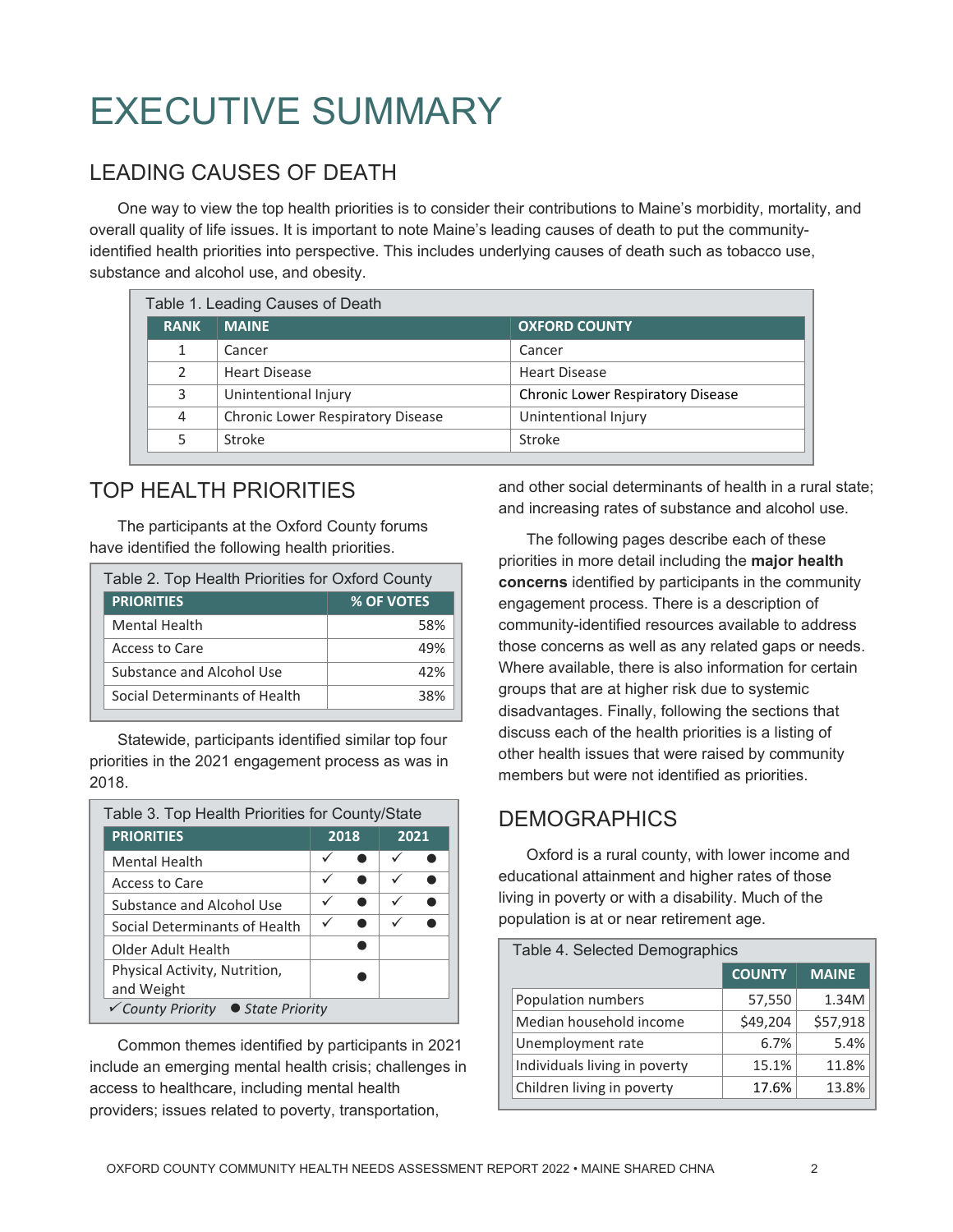| Table 4. Selected Demographics (Continued) |               |              |  |  |
|--------------------------------------------|---------------|--------------|--|--|
|                                            | <b>COUNTY</b> | <b>MAINE</b> |  |  |
| 65+ living alone                           | 24.0%         | 29.0%        |  |  |
| Associate's degree or higher (age<br>$25+$ | 30.5%         | 41.9%        |  |  |
| Gay, lesbian and, or bisexual<br>(adults)  | 2.6%          | 3.5%         |  |  |
| Persons with a disability                  | 18.5%         | 16.0%        |  |  |
| Veterans                                   | 10.2%         | 9.6%         |  |  |

| Table 5. Race/Ethnicity in Oxford County     |       |                       |  |  |
|----------------------------------------------|-------|-----------------------|--|--|
|                                              |       | <b>PERCENT NUMBER</b> |  |  |
| American Indian/Alaskan Native               | 0.3%  | 182                   |  |  |
| Asian                                        | 0.4%  | 217                   |  |  |
| Black/African American                       | 0.4%  | 212                   |  |  |
| Native Hawaiian or other Pacific<br>Islander |       |                       |  |  |
| White                                        | 96.2% | 57,550                |  |  |
| Some other race                              | 0.2%  | 88                    |  |  |
| Two or more races                            | 2.5%  | 1,453                 |  |  |
| Hispanic                                     | 1.4%  | 793                   |  |  |
| Non-Hispanic                                 | 98.6% | 56,757                |  |  |

#### HEALTH EQUITY

There is significant agreement between the priorities chosen during county forums and those identified through community-sponsored events and oral surveys. The underlying root causes for those who may experience systemic disadvantages differ depending on local resources and unique characteristics and cultural norms for each subpopulation. These differences are best identified through further collaboration at the community level.

For a detailed look at what each community identified as priority health topics, as well as any gaps or barriers and resources or assets, please see the State Report, found on the Maine Shared CHNA website, [www.mainechna.org.](http://www.mainechna.org/)

For a quantitative look at how these differences affect health outcomes, see the Health Equity Data Sheets, also found on the Maine Shared CHNA website, [www.mainechna.org.](http://www.mainechna.org/)

#### Figure 1. Age distribution for Oxford County



#### NEXT STEPS

This assessment report will be used to fulfill the Internal Revenue Service (IRS) requirements for non-profit hospitals as well as the Public Health Accreditation Board (PHAB) requirements for state and local public health departments. The next steps include:

- For hospitals, create an informed implementation strategy designed to address the identified needs.
- For District Coordinating Councils, create District Health Improvement Plans.
- For the Maine CDC, create an informed State Health Improvement Plan.

This report will also be used by policymakers, non-profits, businesses, academics, and countless community partners to support strategic planning, coalition building, and grant writing. Taken together, these steps can lead to Maine becoming the healthiest state in the nation.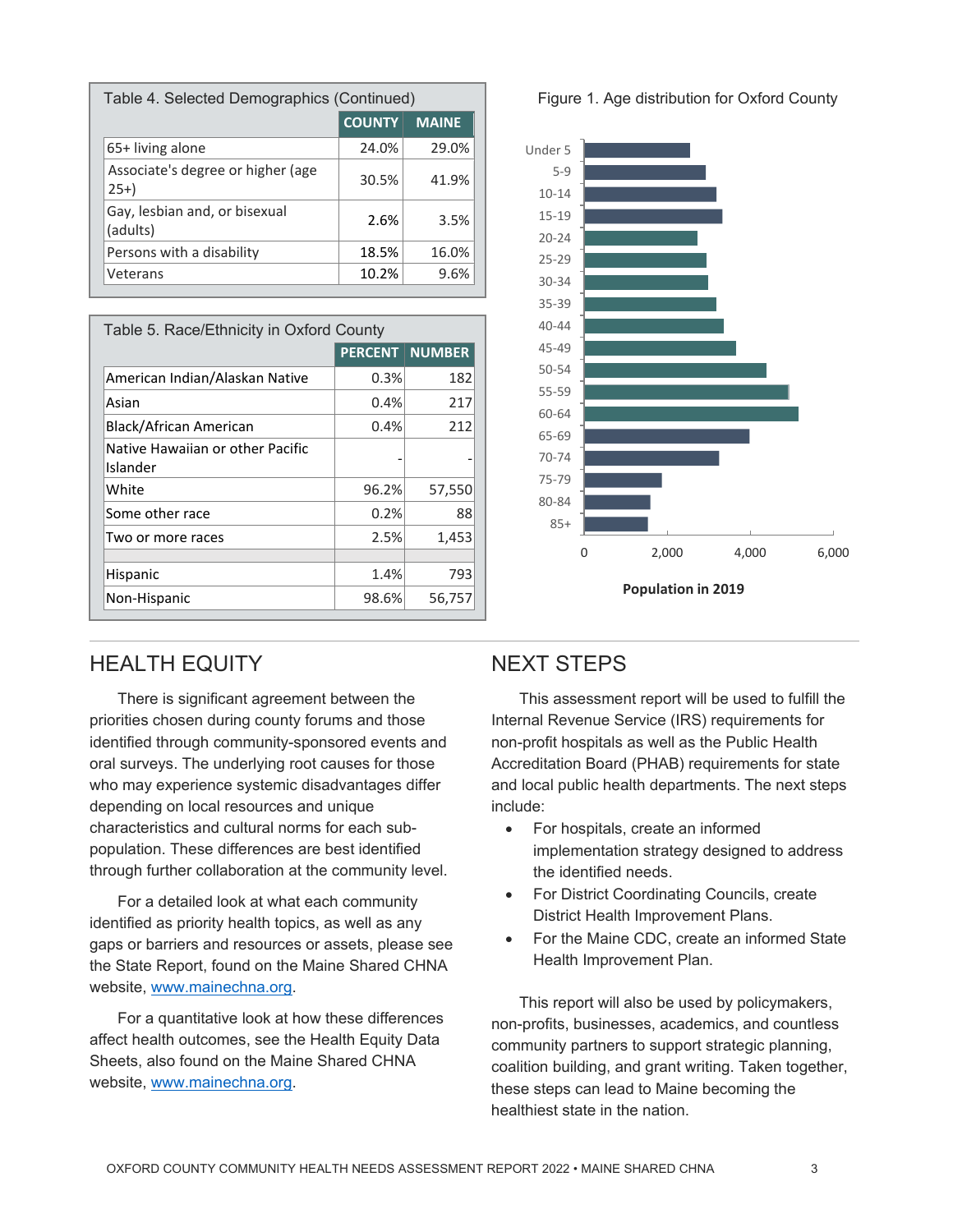## PRIORITY: MENTAL HEALTH

#### KEY TAKEAWAYS FOR OXFORD COUNTY

Mental health was the top priority identified in Oxford County. It was also identified as a top health concern in all other counties and underserved communities across the state. Mental health includes emotional, psychological, and social well-being. It affects how we think, feel, and act. It also helps determine how we handle stress, relate to others, and make healthy choices. [1](#page-6-0)

Participants from an event held with those who have a mental health diagnosis noted extremely long waitlists for services, highlighting a need for more high-quality mental health services. Participants also suggested the need for more case management, supportive, and wrap-around services, as those with a mental health diagnosis required varied and nuanced care and treatment.

*"I see lots of mental health issues, concerns around suicide and self-injurious behaviors, lots of students feeling lonely."*

**Availability of mental health providers** in Oxford County was the most frequently mentioned indicator related to mental health. Community members noted the low availability of mental health providers in the area, both for inpatient and outpatient care. They also noted long waitlists to access mental health care services. Community forum participants (15%) identified the use of the **Emergency Department** to address mental health needs in Oxford County as a concern.

The mental health emergency department rate per 10,000 population in Oxford County during the time period of 2016-2018 was 199.3. This is significantly higher than in Maine overall (181.5). During the 2015-2017 time period, one in five adults reported they had experienced **depression** in their lifetime, while a similar proportion has experienced **anxiety** (19.7%) over the same time period.

**Mental health issues among youth** was also noted as a concern by participants, particularly the rate at which youth experience **suicidal ideation** and feeling **sad and hopeless**. In 2019, 35.0% (1 in 3) of high school students and 25.3% (1 in 4) of middle school students in Oxford County reported feeling sad or hopeless for two or more weeks in a row. During the same period, 19.1% of high school students and 20.8% of middle school students, (1 in 5 each), seriously considered suicide. These rates have all increased since 2017. They are also are similar to Maine overall.

There were concerns about the impact of the COVID-19 pandemic on youth, including potential increases in adverse childhood experiences (ACEs) resulting from the pandemic which forced homeschooling in potentially unsafe situations while decreasing access to school-based supports.

*"I'm concerned about the mental health impacts of adverse childhood events (ACEs)."*

**Youth with disabilities** who experience mental health issues are a particularly vulnerable population. They require access to providers who can connect and communicate in ways to meet their unique needs.

Participants mentioned community resources in Oxford to address mental health issues such as Tri-County Mental Health, 211 Maine, Common Grounds Counseling, the availability of telehealth services, and Oxford County Mental Health.

*For more information about how those who may experience systemic disadvantages are impacted by this priority health topic area, please see the State CHNA Report.*

<span id="page-6-0"></span> <sup>1</sup> Centers for Disease Control and Prevention. Available from: https://www.cdc.gov/mentalhealth/index.htm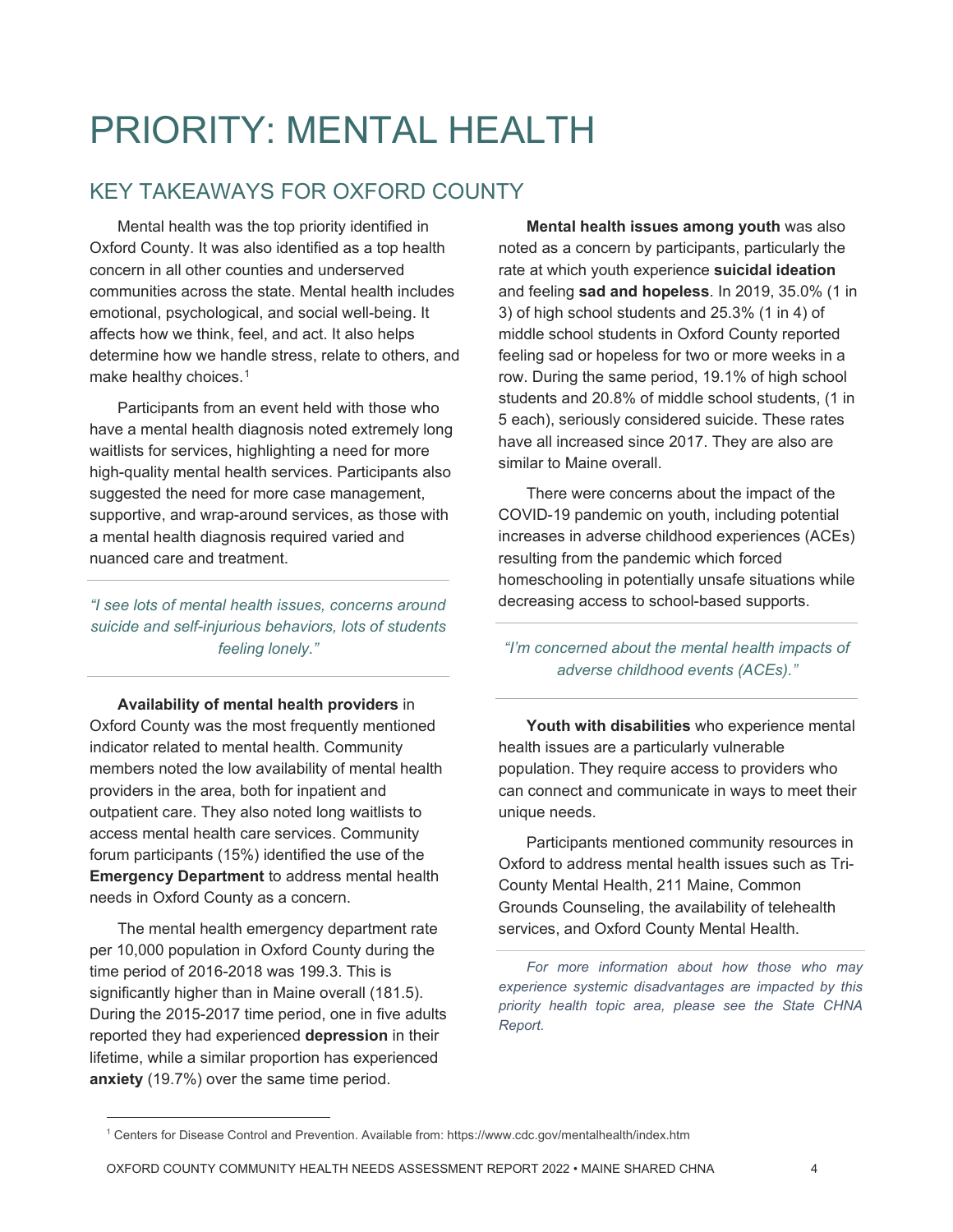#### MAJOR HEALTH CONCERNS FOR OXFORD COUNTY

|                                                                           | <b>OXFORD COUNTY</b> |                    |               | <b>BENCHMARKS</b>  |       |               |       |
|---------------------------------------------------------------------------|----------------------|--------------------|---------------|--------------------|-------|---------------|-------|
| <b>INDICATOR</b>                                                          | <b>POINT 1</b>       | <b>POINT 2</b>     | <b>CHANGE</b> | <b>MAINE</b>       | $+/-$ | U.S.          | $+/-$ |
| <b>MENTAL HEALTH</b>                                                      |                      |                    |               |                    |       |               |       |
| Mental health emergency department rate<br>per 10,000 population          |                      | 2016-2018<br>199.3 | N/A           | 2016-2018<br>181.5 | n.    |               | N/A   |
| Depression, current symptoms (adults)                                     | 2012-2014<br>9.4%    | 2015-2017<br>10.4% |               | 2015-2017<br>9.5%  |       |               | N/A   |
| <b>Depression, lifetime</b>                                               | 2012-2014<br>23.7%   | 2015-2017<br>22.7% |               | 2015-2017<br>23.7% |       | 2017<br>19.1% | N/A   |
| Anxiety, lifetime                                                         | 2012-2014<br>18.2%   | 2015-2017<br>19.7% |               | 2015-2017<br>21.4% |       |               | N/A   |
| Sad/hopeless for two weeks in a row (high<br>school students)             | 2017<br>28.2%        | 2019<br>35.0%      |               | 2019<br>32.1%      |       |               | N/A   |
| Sad/hopeless for two weeks in a row<br>(middle school students)           | 2017<br>20.4%        | 2019<br>25.3%      |               | 2019<br>24.8%      |       |               | N/A   |
| Seriously considered suicide (high school<br>students)                    | 2017<br>16.2%        | 2019<br>19.1%      |               | 2019<br>16.4%      |       |               | N/A   |
| Seriously considered suicide (middle school<br>students)                  | 2017<br>15.8%        | 2019<br>20.8%      |               | 2019<br>19.8%      |       |               | N/A   |
| Chronic disease among persons with<br>depression                          |                      | 2011-2017<br>30.5% | N/A           | 2011-2017<br>30.8% |       |               | N/A   |
| Ratio of population to psychiatrists                                      |                      | 2019<br>173,148.0  | N/A           | 2019<br>12,985.0   | N/A   |               | N/A   |
| <b>Currently receiving outpatient mental</b><br>health treatment (adults) | 2012-2014<br>15.7%   | 2015-2017<br>18.4% | N/A           | 2015-2017<br>18.0% | N/A   |               | N/A   |

|         | CHANGE columns shows statistically significant changes in the indicator over time.                         |
|---------|------------------------------------------------------------------------------------------------------------|
| ★       | means the health issue or problem is getting better over time.                                             |
|         | means the health issue or problem is getting worse over time.                                              |
| ∩       | means the change was not statistically significant.                                                        |
| N/A     | means there is not enough data to make a comparison.                                                       |
|         | BENCHMARK columns compare the county data to the state and national data.                                  |
| ŵ       | means the county is doing significantly better than the state or national average.                         |
|         | means the county is doing significantly worse than the state or national average.                          |
| ∩       | means there is no statistically significant difference between the data points.                            |
| N/A     | means there is not enough data to make a comparison.                                                       |
|         | <b>ADDITIONAL SYMBOLS</b>                                                                                  |
| $\star$ | means results may be statistically unreliable due to small numbers, use caution when interpreting.         |
|         | means data is unavailable because of lack of data or suppressed data due to a small number of respondents. |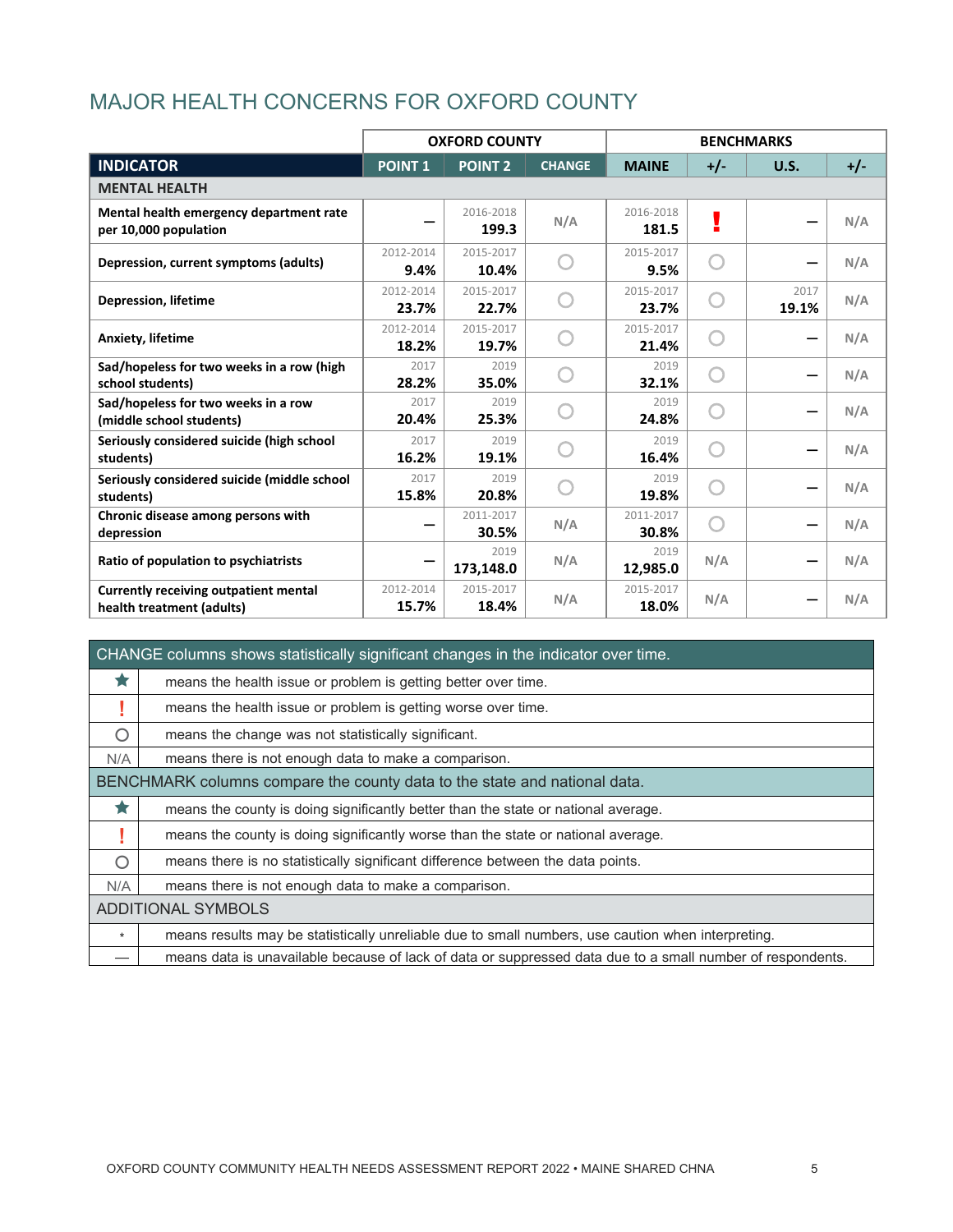#### COMMUNITY RESOURCES TO ADDRESS MENTAL HEALTH

Community members identified multiple available treatment options and the presence of youth mental health resources as assets available for the Oxford County community. The community also identified barriers to care, including a lack of mental health providers, a need for additional youth mental health services, a lack of focus on prevention, and the potentially serious consequences of untreated mental health issues as ongoing challenges Oxford County will need to overcome.

The following information was gathered from participants during a group activity. Participants were asked to share their knowledge of the gaps and needs or resources and assets in their communities regarding the identified health priorities. The numbers in parentheses indicate the number of times community members mentioned or concurred with what was listed.

| <b>AVAILABLE RESOURCES</b>                            | <b>GAPS/NEEDS</b>                                 |
|-------------------------------------------------------|---------------------------------------------------|
| Collaboration                                         | <b>Barriers to Treatment</b>                      |
| Collaborations                                        | Stigma (6)                                        |
|                                                       | Isolation/limitations due to COVID (3)            |
| <b>Treatment</b>                                      | Lack of specialized care (2)                      |
| Oxford County Mental Health (8)                       | Lack of inpatient treatment (2)                   |
| Tri-County Mental Health (3)                          | Lack of intermediate care (2)                     |
| Common Ground Counseling (2)                          | Waitlists                                         |
| Telehealth                                            |                                                   |
|                                                       | <b>Youth Mental Health</b>                        |
| Awareness/stigma                                      | Lack of child specialists (2)                     |
| Work towards reducing stigma                          |                                                   |
|                                                       | <b>ACEs/Trauma</b>                                |
| Schools/Youth                                         | Adverse Childhood Events (ACEs)                   |
| Trauma-informed education in schools (5)              |                                                   |
| Improvement in diagnosis/referral for youth           | <b>Providers</b>                                  |
|                                                       | Not enough providers - general and waitlists (11) |
| <b>Other Services</b>                                 |                                                   |
| Overdose Prevention Through Intensive Outreach        |                                                   |
| Naloxone and Safety (OPTIONS) Program (7)             |                                                   |
| Organizations collaborating on substance use disorder |                                                   |
| prevention                                            |                                                   |
|                                                       |                                                   |
|                                                       |                                                   |

Table 6. Gaps/Needs and Available Resources (Mental Health)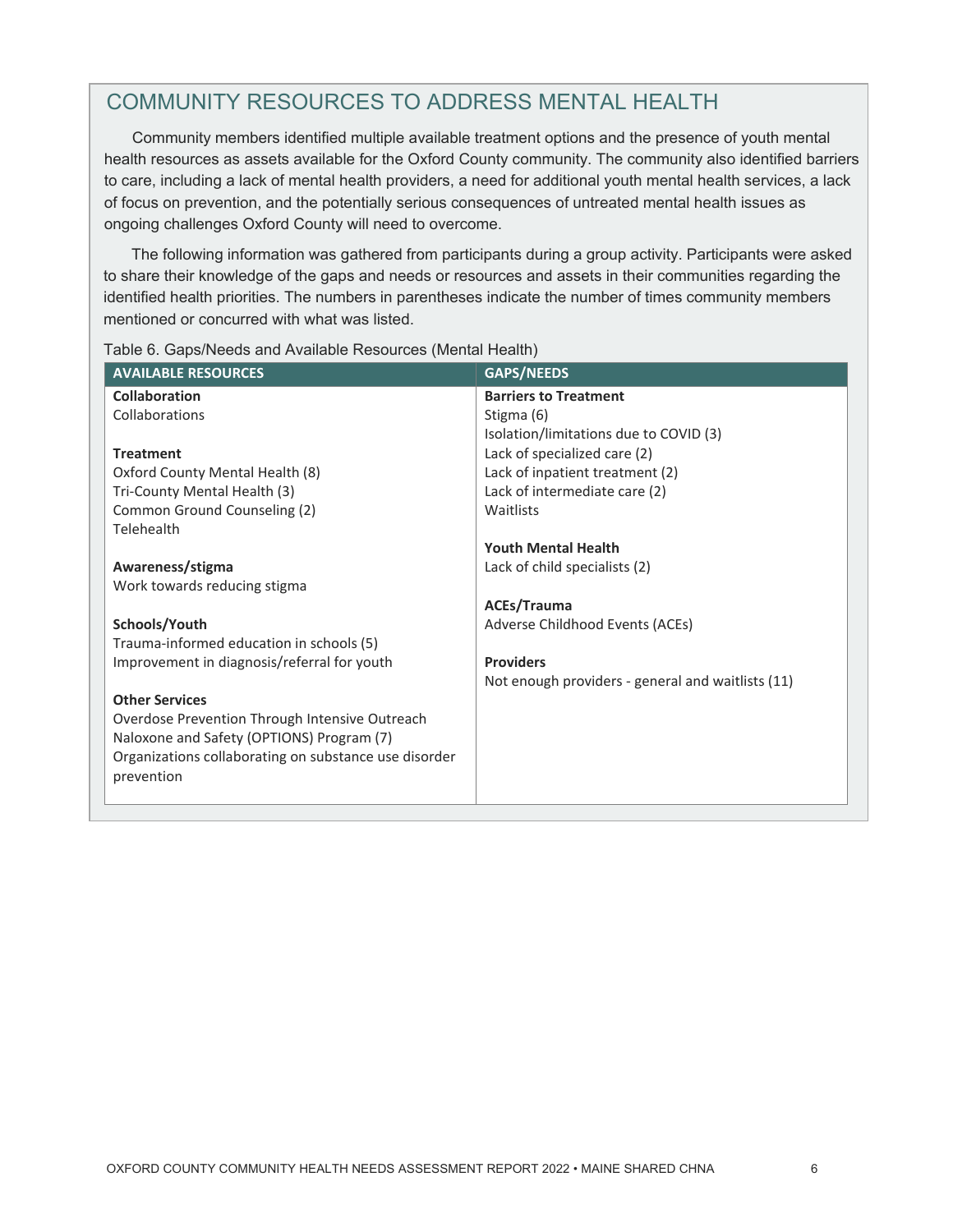## PRIORITY: ACCESS TO CARE

#### KEY TAKEAWAYS FOR OXFORD COUNTY

Access to care was identified as the second top priority in Oxford County. It was also identified as a top health concern in all other counties and underserved communities in the state. Access to care means having the timely use of health services to achieve the best possible health outcomes. It consists of four main components: availability of insurance coverage, availability of services, timeliness of access, and the health care workforce. [2](#page-9-0)

A lack of **availability of primary care providers** in Oxford County was the most frequently mentioned health indicator related to access to care. The lack of providers in the area and the rural nature of the county creates long travel distances to receive care as well as lengthy delays to establish care. Data shows 42.2% of **primary care visits in Oxford County were more than 30 miles from the patient's home** in 2019. This compares to 20.0% of primary care visits in Maine. Given these long travel distances, **transportation** was identified as a top need in Oxford County to help improve access (mentioned by 57% of the forum participants).

*"As with mental health and substance use disorder, there is a lack of providers and waitlists for medical services."*

**Cost barriers to care** were the second most frequently identified health indicator related to access to care. In 2015-2017, 11.6% of adults reported that there was a time during the last 12 months when they needed to see a doctor but could not because of the cost. This is similar to Maine overall (10.6%).

The percentage of adults with a **usual primary care provider** increased from 86.8% in 2012-2014 to 89.1% in 2015-2017, however, this increase is not statistically significant. Overall, 87.9% of Mainers had a usual primary care provider in 2015-2017.

The percentage of adults who were seen by **any primary care provider** between 2015 and 2017 was 73.2%, an increase from 70.8% between 2012 and 2014. This means 26.8% of Oxford County residents did not receive any preventative care from a primary care provider.

A lack of health insurance was another health indicator frequently mentioned by community members. From 2015-2019, the rate of **uninsured** in Oxford County was 8.8%. This is similar to the state uninsured rate of 7.9% over the same period.

According to 2020 data, 36.4% of Oxford County residents were enrolled in **MaineCare**. This rate of enrollment is higher than the previous year (32.0), the state (29.1%), and the nation (24.1).

Disparate communities experience barriers related to access differently. Black or African American community members expressed concerns about representation and culturally competent care, as well as issues with health literacy. Similarly, individuals with disabilities noted a lack of provider training in care and communication with the population. Additionally, the LGBTQ+ community identified a need for primary care, behavioral health, and other providers who offer affirming care for the LGBTQ+ population.

Despite the challenges that Oxford County faces with access to care, community forum participants noted the area has Cancer Resource Center of Western Maine, Stephen's Memorial Hospital, Rumford Hospital, Western Maine Transportation Services, and Rumford Group Homes.

*For more information about how those who may experience systemic disadvantages are impacted by this priority health topic area, please see the State CHNA Report.*

<span id="page-9-0"></span><sup>&</sup>lt;sup>2</sup> Chartbook on Access to Health Care, Agency for Healthcare Research and Quality. Available from: https://www.ahrq.gov/research/findings/nhqrdr/chartbooks/access/elements.html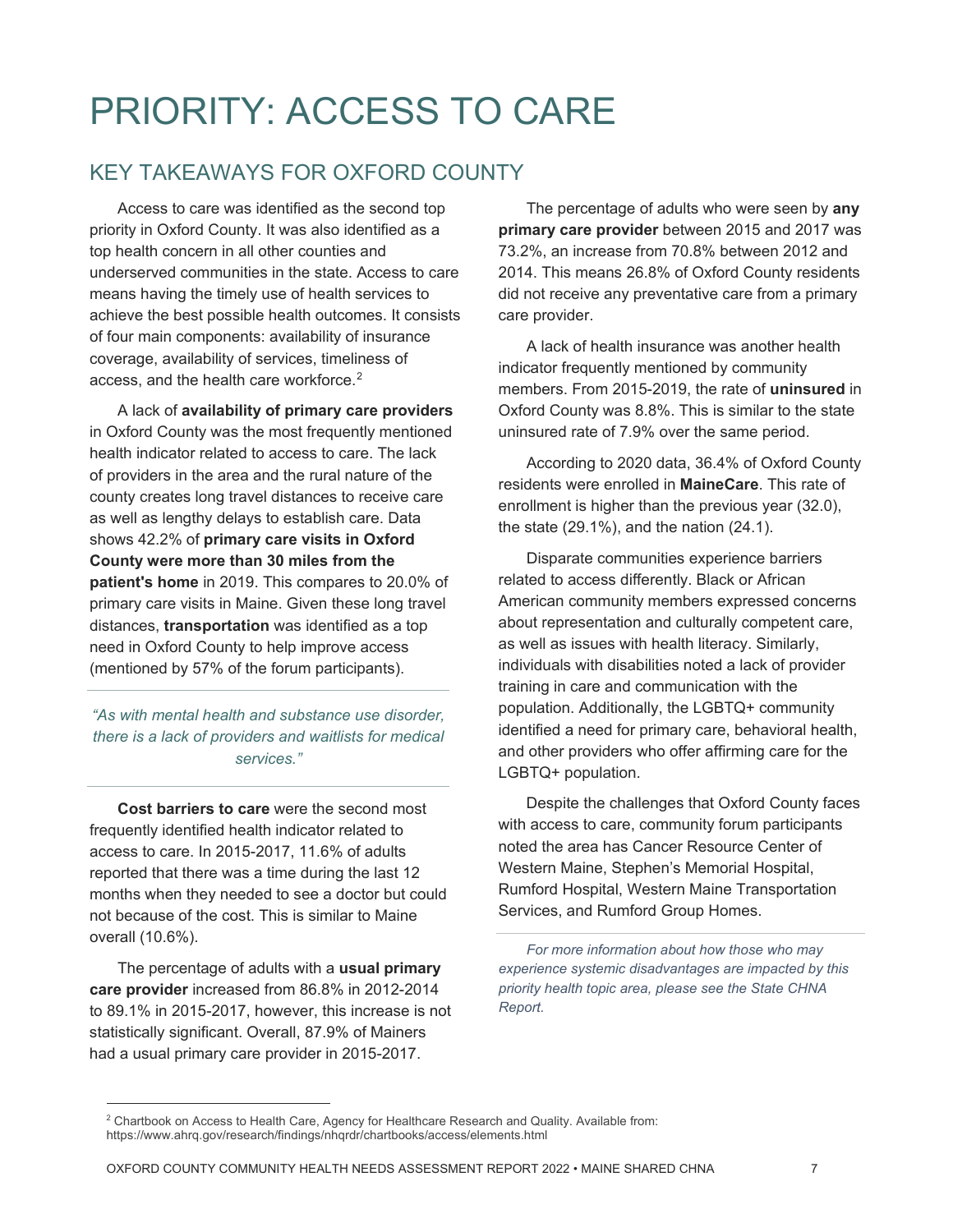#### MAJOR HEALTH CONCERNS FOR OXFORD COUNTY

|                                                                             | <b>OXFORD COUNTY</b> |                    |               |                    |       |               | <b>BENCHMARKS</b> |  |
|-----------------------------------------------------------------------------|----------------------|--------------------|---------------|--------------------|-------|---------------|-------------------|--|
| <b>INDICATOR</b>                                                            | <b>POINT 1</b>       | <b>POINT 2</b>     | <b>CHANGE</b> | <b>MAINE</b>       | $+/-$ | U.S.          | $+/-$             |  |
| <b>ACCESS</b>                                                               |                      |                    |               |                    |       |               |                   |  |
| <b>Uninsured</b>                                                            | 2009-2011<br>11.6%   | 2015-2019<br>8.8%  |               | 2015-2019<br>7.9%  |       | 2019<br>9.2%  | N/A               |  |
| MaineCare enrollment (all ages)                                             | 2019<br>32.0%        | 2020<br>36.4%      | N/A           | 2020<br>29.1%      | N/A   | 2020<br>24.1% | N/A               |  |
| MaineCare enrollment (ages 0-19)                                            | 2019<br>50.2%        | 2020<br>56.3%      | N/A           | 2020<br>43.8%      | N/A   |               | N/A               |  |
| Ratio of population to primary care<br>physicians                           |                      | 2019<br>1,742.0    | N/A           | 2019<br>1,332.0    | N/A   |               | N/A               |  |
| Usual primary care provider (adults)                                        | 2012-2014<br>86.8%   | 2015-2017<br>89.1% |               | 2015-2017<br>87.9% |       | 2017<br>76.8% | N/A               |  |
| Primary care visit to any primary care<br>provider in the past year         | 2012-2014<br>70.8%   | 2015-2017<br>73.2% |               | 2015-2017<br>72.0% |       | 2017<br>70.4% | N/A               |  |
| Cost barriers to health care                                                | 2011-2013<br>13.0%   | 2015-2017<br>11.6% |               | 2015-2017<br>10.6% |       | 2016<br>12.0% | N/A               |  |
| Primary care visits that were more than 30<br>miles from the patient's home |                      | 2019<br>42.2%      | N/A           | 2019<br>20.0%      | N/A   |               | N/A               |  |

|         | CHANGE columns shows statistically significant changes in the indicator over time.                         |
|---------|------------------------------------------------------------------------------------------------------------|
|         | means the health issue or problem is getting better over time.                                             |
|         | means the health issue or problem is getting worse over time.                                              |
| ∩       | means the change was not statistically significant.                                                        |
| N/A     | means there is not enough data to make a comparison.                                                       |
|         | BENCHMARK columns compare the county data to the state and national data.                                  |
|         | means the county is doing significantly better than the state or national average.                         |
|         | means the county is doing significantly worse than the state or national average.                          |
| ∩       | means there is no statistically significant difference between the data points.                            |
| N/A     | means there is not enough data to make a comparison.                                                       |
|         | <b>ADDITIONAL SYMBOLS</b>                                                                                  |
| $\star$ | means results may be statistically unreliable due to small numbers, use caution when interpreting.         |
|         | means data is unavailable because of lack of data or suppressed data due to a small number of respondents. |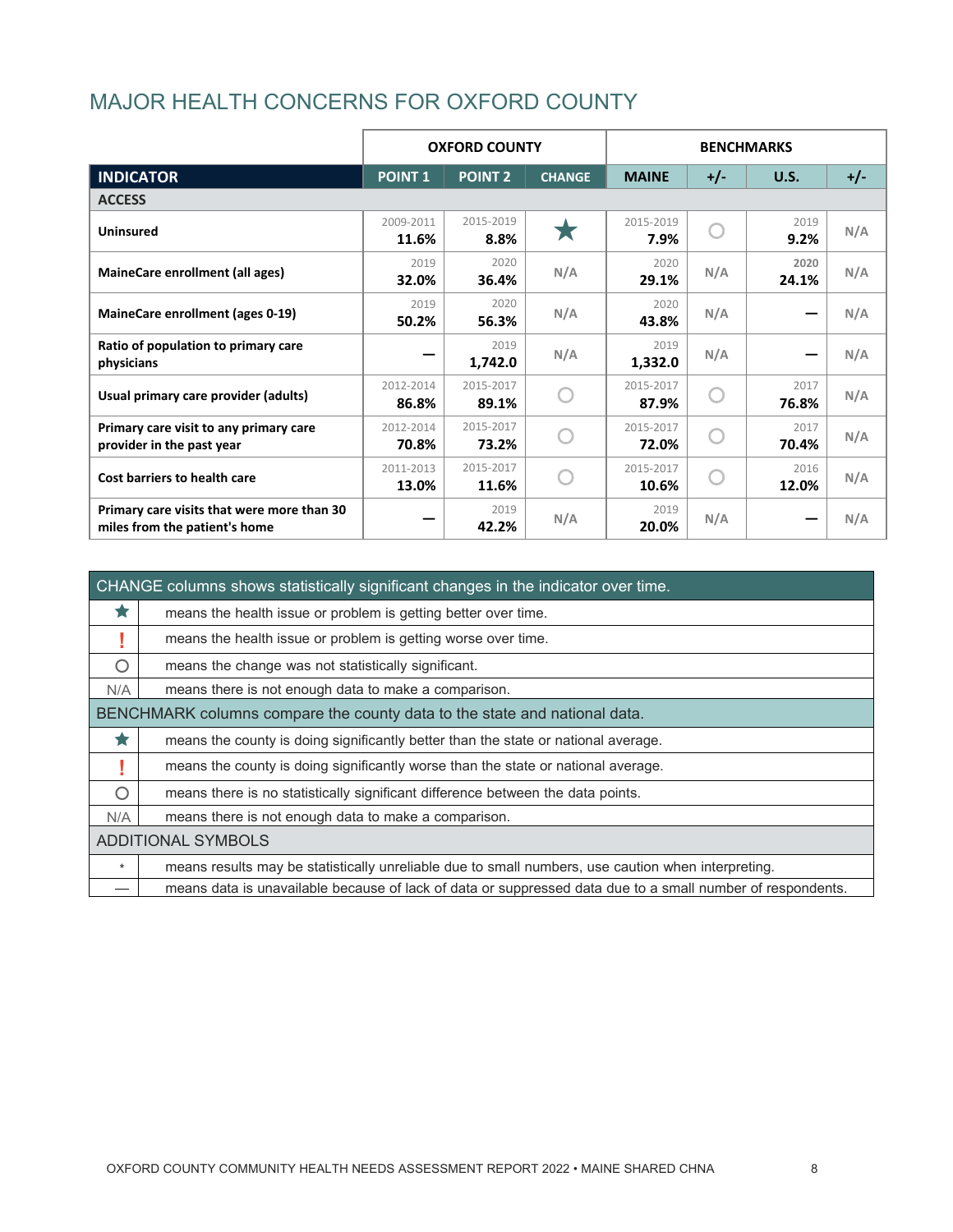#### COMMUNITY RESOURCES TO ADDRESS ACCESS TO CARE

Available resources in Oxford County to address issues related to access include cohesion of the community, the presence of community organizations that increase access to care, emerging technologies, alternatives to in-office care, health care education, and a development plan for the health care workforce. Community members were also able to identify potential barriers to care. These included limited numbers of healthcare providers, a lack of specialist services, the need for transportation resources in an extremely rural area, and a lack of resources for youth healthcare.

The following information was gathered from participants during a group activity. Participants were asked to share their knowledge of the gaps and needs or resources and assets in their communities regarding the identified health priorities. The numbers in parentheses indicate the number of times community members mentioned or concurred with what was listed.

| <b>AVAILABLE RESOURCES</b>                            | <b>GAPS/NEEDS</b>                                |
|-------------------------------------------------------|--------------------------------------------------|
| <b>Community Cohesion</b>                             | <b>Barriers to Care</b>                          |
| Organizations collaborating on substance use disorder | Long waitlists/lack of providers (7)             |
| prevention                                            | No internet devices/education for telehealth (4) |
|                                                       | Outpatient clinics (2)                           |
| <b>Community Organizations</b>                        | Need to work toward reducing stigma (3)          |
| Rumford Hospital (5)                                  | Isolation/limitations due to COVID (2)           |
| Cancer Resource Center of Western Maine (2)           |                                                  |
| Stephens Memorial Hospital (2)                        | <b>Cost of Care</b>                              |
| <b>Western Maine Transportation Services</b>          | Insurance issues (3)                             |
| Western Maine Addiction Recovery Initiative (WMARI)   | Limited treatment for uninsured (2)              |
| Project Save ME (2)                                   | Transportation (14)                              |
|                                                       | Limited medical facilitates outside of Rumford   |
| <b>Access alternatives</b>                            |                                                  |
| Telehealth                                            | <b>Other SDOH</b>                                |
| MaineCare increased the pay rate                      | Lack of access to affordable healthy food (3)    |
| <b>Rumford Group Homes</b>                            | Poverty                                          |
|                                                       | Housing issues                                   |
| <b>Education</b>                                      |                                                  |
| Social-Emotional Learning in schools                  |                                                  |
|                                                       |                                                  |

Table 7. Gaps/Needs and Available Resources (Access to Care)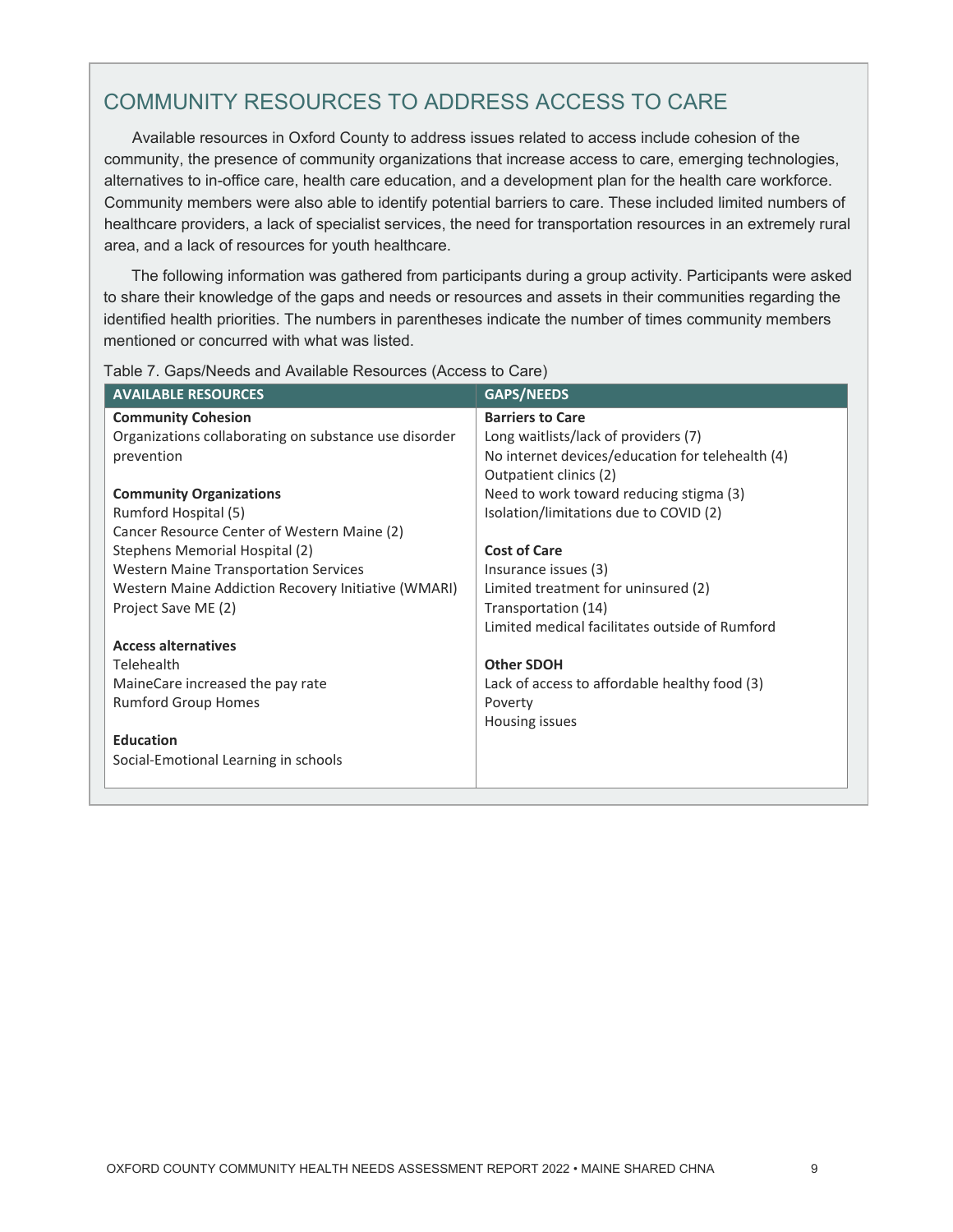## PRIORITY: SUBSTANCE & ALCOHOL USE

#### KEY TAKEAWAYS FOR OXFORD COUNTY

Substance and alcohol use was selected as a top priority in Oxford County. It was also identified as one of the top health concerns in all other counties and underserved communities in the state. Recurring use of alcohol and/or drugs can cause clinically significant impairment, including health problems, disability, and failure to meet major responsibilities at work, school, or home. Substance use has also been linked to co-occurring mental health issues such as anxiety, depression, and attention-deficit/hyperactivity disorder (ADHD), among others. $^3$  $^3$ 

**Drug-affected infants** were the most frequently mentioned health indicator related to substance use in Oxford County. The rate of drug-affected infant reports per 1,000 births in Oxford County was 121.1 in 2018-2019. This rate is significantly higher than the state overall (73.7).

*"I'd like to see harm reduction programs, earlier education and intervention in schools, and a reduction of stigma."*

**Overdose deaths** were mentioned by 84% of forum participants and was the second most frequently mentioned priority health indicator for substance use in Oxford County. The rate of overdose deaths per 100,000 population in Oxford County In 2020 was 25.8, an increase from 15.5 in 2019. This is a similar rate compared to Maine (37.3) in 2020.

The need for medical intervention was the third most frequently mentioned area of concern for substance use. In 2016-2018, the rate of overdose emergency medical service responses per 10,000 in 2020 was 59.7. This is a significantly improved rate when compared to the state in 2020 (76.7) and is similar to the rate in 2019 (56.6).

The **misuse of prescription drugs** was mentioned by 10% of forum participants. During the time period of 2013-2017, 1.5% of Oxford County adults from and 5.5% of high school students in 2019 reported they misused prescription medication. Narcotic does dispensed per capita in 2020 was 14.6, higher than the state rate of 12.1.

Community forum participants expressed concerns about multiple health indicators, including, **chronic heavy drinking, alcohol-induced deaths**, **and alcohol-impaired driving deaths.** Participants noted changing societal norms and increased access, especially for marijuana and alcohol, and a lack of early intervention and education. The rate of alcohol-induced deaths in Oxford County was 13.6 per 100,000 residents between 2015 and 2019. This is higher than Maine overall (11.6).

Community members facing systemic disadvantages, including the formerly homeless or homeless, low-income adults, and the LGBTQ+ community mentioned a lack of treatment and recovery resources in the state. They noted a lack of harm-reduction programming, a need for supportive living environments, and skill-building programs for independent living.

Participants mentioned common barrier to addressing substance and alcohol use is a lack of substance and alcohol use treatment providers and programs, including those that offer Medication-Assisted Treatment (MAT). Participants also mentioned resources to address the issue in the area include River Valley Healthy Community Coalition, Western Maine Addiction Recovery Initiative (WMARI), Larry Labonte Recovery Center, Beacon House, and Common Ties.

*For more information about how those who may experience systemic disadvantages are impacted by this priority health topic area, please see the State CHNA Report.*

<span id="page-12-0"></span> <sup>3</sup> Mental Health and Substance Use Disorders. Substance Abuse and Mental Health Services Administration (SAMHSA). Available from: https://www.samhsa.gov/find-help/disorders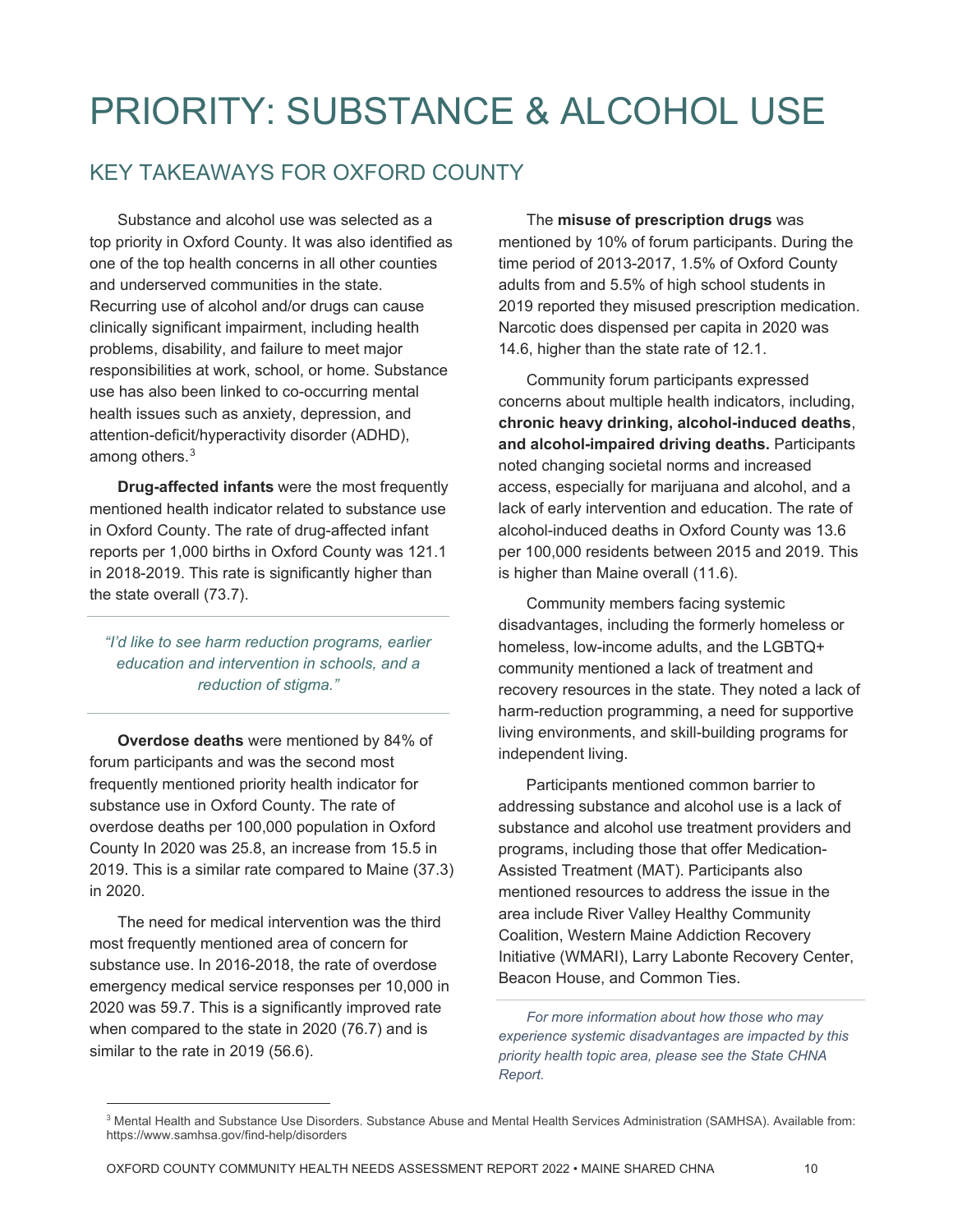#### MAJOR HEALTH CONCERNS FOR OXFORD COUNTY

|                                                                       |                    | <b>OXFORD COUNTY</b>  |               | <b>BENCHMARKS</b>  |       |               |       |  |
|-----------------------------------------------------------------------|--------------------|-----------------------|---------------|--------------------|-------|---------------|-------|--|
| <b>INDICATOR</b>                                                      | <b>POINT 1</b>     | <b>POINT 2</b>        | <b>CHANGE</b> | <b>MAINE</b>       | $+/-$ | U.S.          | $+/-$ |  |
| <b>SUBSTANCE USE</b>                                                  |                    |                       |               |                    |       |               |       |  |
| Overdose deaths per 100,000 population                                | 2019<br>15.5       | 2020<br>25.8          |               | 2020<br>37.3       |       | 2019<br>21.5  | N/A   |  |
| Drug-induced deaths per 100,000<br>population                         | 2007-2011<br>10.8  | 2015-2019<br>22.1     | ū             | 2015-2019<br>29.5  |       | 2019<br>22.8  | N/A   |  |
| Alcohol-induced deaths per 100,000<br>population                      | 2007-2011<br>8.4   | 2015-2019<br>13.6     | O             | 2015-2019<br>11.6  | 〔 〕   | 2019<br>10.4  | N/A   |  |
| Alcohol-impaired driving deaths per<br>100,000 population             | 2018<br>6.9        | 2019<br>10.3          | N/A           | 2019<br>3.8        | N/A   | 2019<br>3.1   | N/A   |  |
| <b>Drug-affected infant reports</b><br>per 1,000 births               | 2017<br>143.2      | 2018-2019<br>121.1    |               | 2018-2019<br>73.7  | ľ     |               | N/A   |  |
| <b>Chronic heavy drinking (adults)</b>                                | 2012-2014<br>5.8%  | 2015-2017<br>7.1%     |               | 2015-2017<br>8.5%  |       | 2017<br>6.2%  | N/A   |  |
| <b>Binge drinking (adults)</b>                                        | 2012-2014<br>14.6% | 2015-2017<br>14.8%    |               | 2015-2017<br>17.9% |       | 2017<br>17.4% | N/A   |  |
| Past-30-day marijuana use (adults)                                    | 2013-2016<br>11.4% | 2017<br>17.8%         |               | 2017<br>16.3%      |       |               | N/A   |  |
| Past-30-day misuse of prescription drugs<br>(adult)                   | 2012-2016<br>1.5%  | 2013-2017<br>$1.5%$ * | N/A           | 2013-2017<br>1.0%  | N/A   |               | N/A   |  |
| Past-30-day alcohol use (high school<br>students)                     | 2017<br>23.2%      | 2019<br>23.9%         |               | 2019<br>22.9%      |       |               | N/A   |  |
| Past-30-day alcohol use (middle school<br>students)                   | 2017<br>2.8%       | 2019<br>5.2%          |               | 2019<br>4.0%       |       |               | N/A   |  |
| <b>Binge drinking (high school students)</b>                          | 2017<br>7.9%       | 2019<br>8.1%          |               | 2019<br>8.2%       |       |               | N/A   |  |
| <b>Binge drinking (middle school students)</b>                        | 2017<br>0.5%       | 2019<br>1.4%          |               | 2019<br>1.3%       |       |               | N/A   |  |
| Past-30-day marijuana use (high school<br>students)                   | 2017<br>22.7%      | 2019<br>24.1%         |               | 2019<br>22.1%      |       |               | N/A   |  |
| Past-30-day marijuana use (middle school<br>students)                 | 2017<br>4.5%       | 2019<br>5.1%          |               | 2019<br>4.1%       |       |               | N/A   |  |
| Past-30-day misuse of prescription drugs<br>(high school students)    | 2017<br>6.4%       | 2019<br>5.5%          |               | 2019<br>5.0%       |       |               | N/A   |  |
| Past-30-day misuse of prescription drugs<br>(middle school students)  | 2017<br>1.2%       | 2019<br>2.4%          |               | 2019<br>3.0%       |       |               | N/A   |  |
| Narcotic doses dispensed per capita by<br>retail pharmacies           | 2019<br>15.2       | 2020<br>14.6          | N/A           | 2020<br>12.1       | N/A   |               | N/A   |  |
| Overdose emergency medical service<br>responses per 10,000 population | 2019<br>56.6       | 2020<br>59.7          |               | 2020<br>76.7       | 大     |               | N/A   |  |
| Opiate poisoning emergency department<br>rate per 10,000 population   |                    | 2016-2018<br>7.8      | N/A           | 2016-2018<br>9.9   | 大     |               | N/A   |  |
| Opiate poisoning hospitalizations per<br>10,000 population            |                    | 2016-2018<br>$0.7*$   | N/A           | 2016-2018<br>1.4   |       |               | N/A   |  |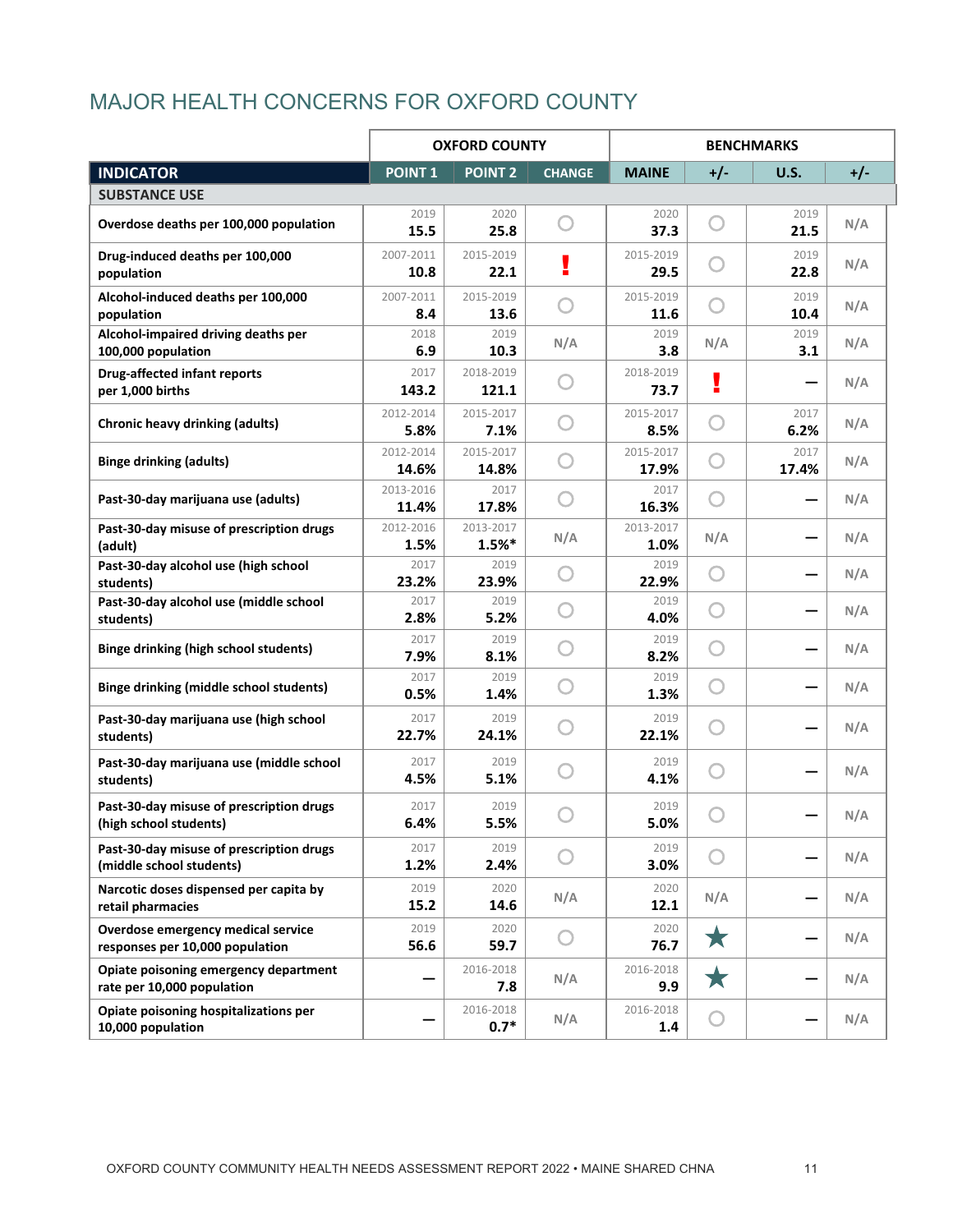|         | CHANGE columns shows statistically significant changes in the indicator over time.                         |
|---------|------------------------------------------------------------------------------------------------------------|
| ★       | means the health issue or problem is getting better over time.                                             |
|         | means the health issue or problem is getting worse over time.                                              |
| ∩       | means the change was not statistically significant.                                                        |
| N/A     | means there is not enough data to make a comparison.                                                       |
|         | BENCHMARK columns compare the county data to the state and national data.                                  |
| ★       | means the county is doing significantly better than the state or national average.                         |
|         | means the county is doing significantly worse than the state or national average.                          |
| O       | means there is no statistically significant difference between the data points.                            |
| N/A     | means there is not enough data to make a comparison.                                                       |
|         | <b>ADDITIONAL SYMBOLS</b>                                                                                  |
| $\star$ | means results may be statistically unreliable due to small numbers, use caution when interpreting.         |
|         | means data is unavailable because of lack of data or suppressed data due to a small number of respondents. |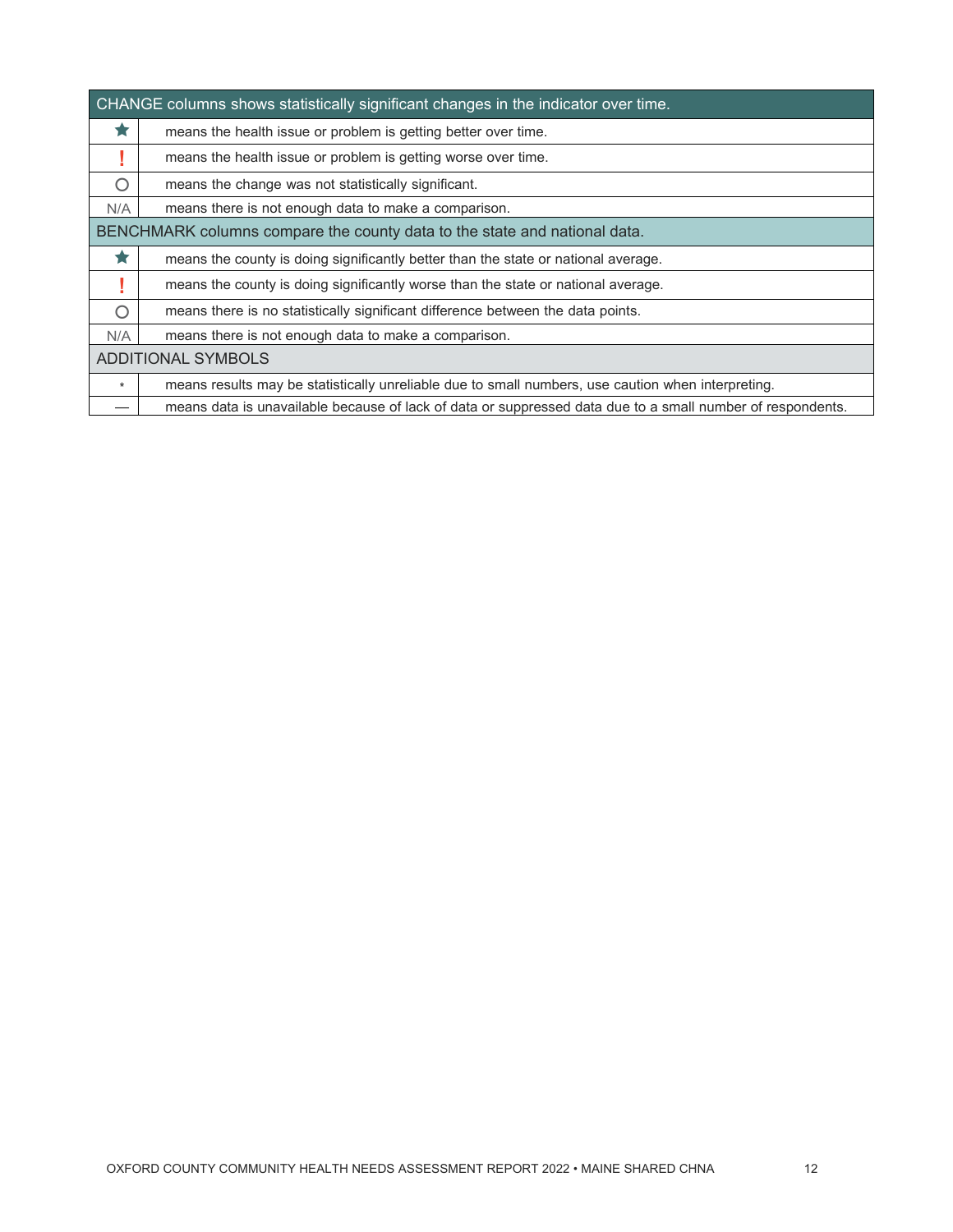#### COMMUNITY RESOURCES TO ADDRESS SUBSTANCE & ALCOHOL USE

Community members in Oxford County identified peer recovery and treatment resources available as potential strengths to address substance and alcohol use in their county, along with harm reduction strategies and funding sources. Additionally, barriers to substance and alcohol use issues were identified by community members, including a lack of available treatment programs, a need for additional recovery residences, widely available addictive substances, and a lack of youth resources.

The following information was gathered from participants during a group activity. Participants were asked to share their knowledge of the gaps and needs or resources and assets in their communities regarding the identified health priorities. The numbers in parentheses indicate the number of times community members mentioned or concurred with what was listed.

| <b>AVAILABLE RESOURCES</b>                                              | <b>GAPS/NEEDS</b>                                             |
|-------------------------------------------------------------------------|---------------------------------------------------------------|
| <b>Collaboration</b>                                                    | <b>Treatment</b>                                              |
| River Valley Healthy Communities (6)                                    | Lack of treatment/providers/long waitlists (7)                |
| Healthy Oxford Hills (3)                                                | Lack of prescribers (3)                                       |
| Organizations collaborating on substance use disorder<br>prevention (3) | Lack of counselors (3)<br>Limited treatment for uninsured (3) |
|                                                                         | Lack of detox programs (2)                                    |
| <b>Prevention</b>                                                       | Lack of inpatient treatment (2)                               |
| Organizations collaborating on substance use disorder                   | Lack of long-term treatment options (2)                       |
| prevention (3)                                                          | Waitlists                                                     |
|                                                                         |                                                               |
| <b>Recovery/ Maintenance</b><br>Larry Labonte Recovery Center (10)      | Recovery<br>Lack of recovery center (3)                       |
| Western Maine Addiction Recovery Initiative (WMARI)                     | Isolation/limitations due to COVID (2)                        |
| (3)                                                                     | Need recovery residence/sober living (2)                      |
|                                                                         |                                                               |
| <b>Treatment</b>                                                        | <b>Harm Reduction</b>                                         |
| Integrated Medication-Assisted Treatment (MAT)<br>prescribers (2)       | Need syringe programs/needle exchange                         |
|                                                                         | <b>Stigma</b>                                                 |
| <b>Harm Reduction</b>                                                   | Need to work to reduce stigma (5)                             |
| Overdose Prevention Through Intensive Outreach                          |                                                               |
| Naloxone and Safety (OPTIONS) initiative                                | Youth                                                         |
|                                                                         | Need adolescent treatment (3)                                 |
| <b>Organizations</b><br><b>Common Ties</b>                              | Need earlier education/intervention in schools                |
|                                                                         |                                                               |
| Youth                                                                   |                                                               |
| <b>Beacon House</b>                                                     |                                                               |
|                                                                         |                                                               |

Table 8. Gaps/Needs and Available Resources (Substance & Alcohol Use)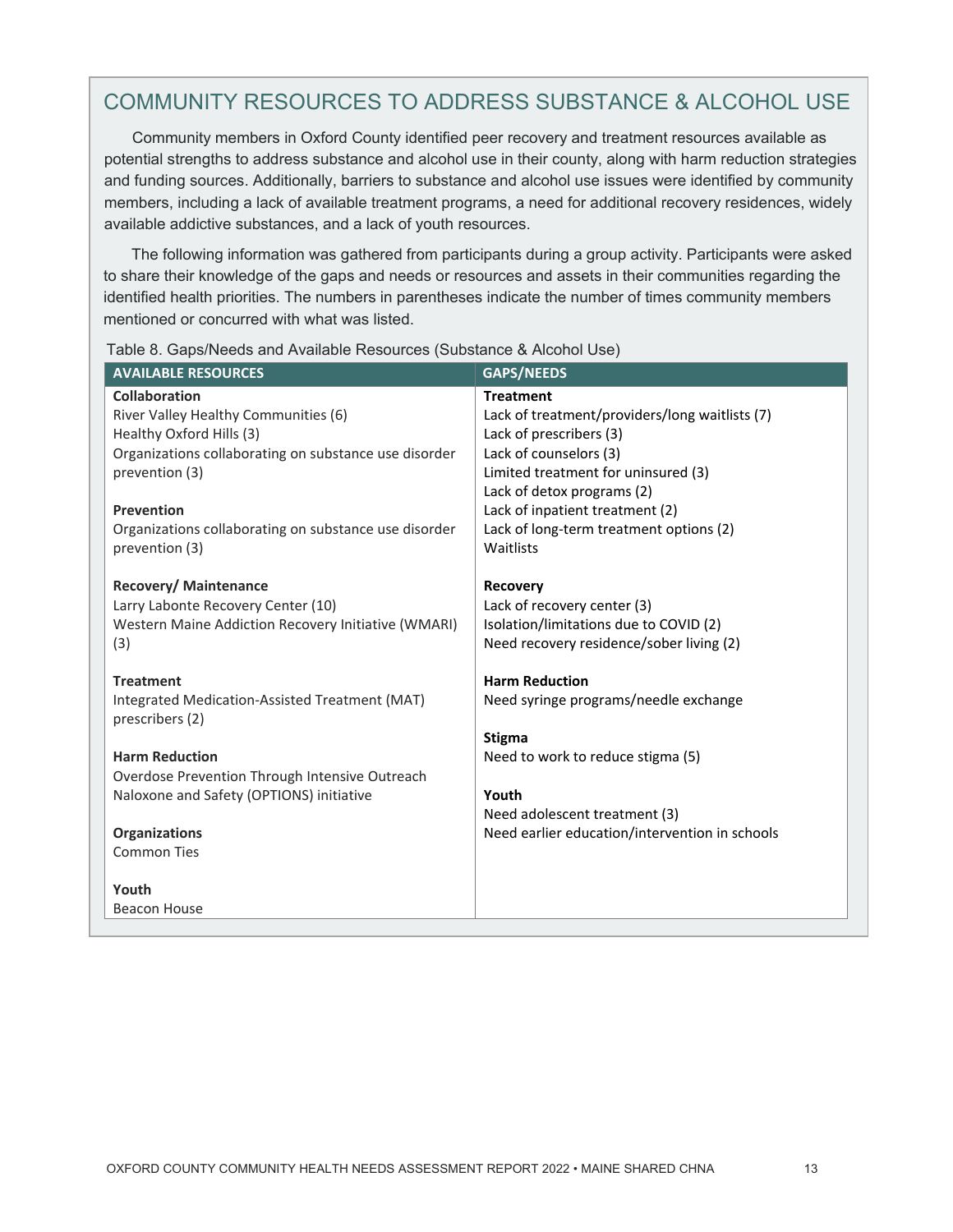## PRIORITY: SOCIAL DETERMINANTS OF HEALTH

#### KEY TAKEAWAYS FOR OXFORD COUNTY

Social determinants of health were selected as a top priority in Oxford County. It was also identified as one of the top health concerns in 14 other counties and among underserved communities across the state.

Social determinants of health are the conditions in which people live, learn, work, play, worship, and age. Domains include education, economic stability, health care access and quality, the environment, and social connectedness. Examples include access to healthy food, housing, water, air, and relationships.<sup>[4](#page-16-0)</sup> Differences in social determinants can create disparities that impact vulnerable populations and rural areas like Oxford County.

**Adverse childhood experiences** (ACEs) are a list of potentially traumatic events that occur during childhood and increase the likelihood of negative health and behavioral outcomes later in life. This was the most frequently mentioned health indicator related to social determinants of health by participants. In 2019, 24.8% (1 in 4) of high school students in Oxford County reported experiencing four or more adverse childhood experiences.

*"Key issues are the price of fresh foods, housing issues, lack of transportation, and generational poverty."*

**Poverty** was the second most frequently mentioned health indicator in Oxford County. According to recent estimates, 15.1% of individuals and 17.6% of children in Oxford County live in poverty. This is significantly higher than the state overall for individuals (11.8%), although not significantly different for children (13.8%).

In 2021 over half (52.8%) of students 18 years old and younger were eligible to receive **free or** 

**reduced lunch**. This rate is down from 56.8% in 2020 but remains a significant concern in the county. Access to free school lunch was extended to all students in 2020 in response to the COVID-19 pandemic.

**Broadband access** was the third most frequently mentioned health indicator. In 2017, 87.6% of residents in Oxford County had broadband access, meaning 12.4% of residents were without access, limiting their ability to participate in telehealth or access the global marketplace.

Ten percent of forum participants said **education** was a concern. Oxford County's **graduation** rate was 87.1% in 2020, similar to Maine overall (87.4%). Recent data shows 30.5% of those 25 and older in Oxford County hold an **associate degree**. This is lower than Maine overall (41.9%), but the difference is not significant.

Community members facing systemic disadvantages can be especially impacted by social determinants of health. Individuals with disabilities are impacted by a lack of transportation and face issues of discrimination. Black or African Americans noted poverty, unemployment, and food insecurity issues. Older adults often live on limited incomes and must rely on the support of others as well as face barriers related to transportation and food insecurity.

Resources mentioned by participants include River Valley Healthy Communities Coalition, Oxford Hills Trauma-Informed Training, and Healthy Oxford Hills and Oxford County Wellness Collaborative.

*For more information about how those who may experience systemic disadvantages are impacted by this priority health topic area, please see the State CHNA Report.*

<span id="page-16-0"></span> <sup>4</sup> Healthy People 2030, Office of Disease Prevention and Health Promotion, U.S. Department of Health and Human Services. Available from: https://health.gov/healthypeople/objectives-and-data/social-determinants-health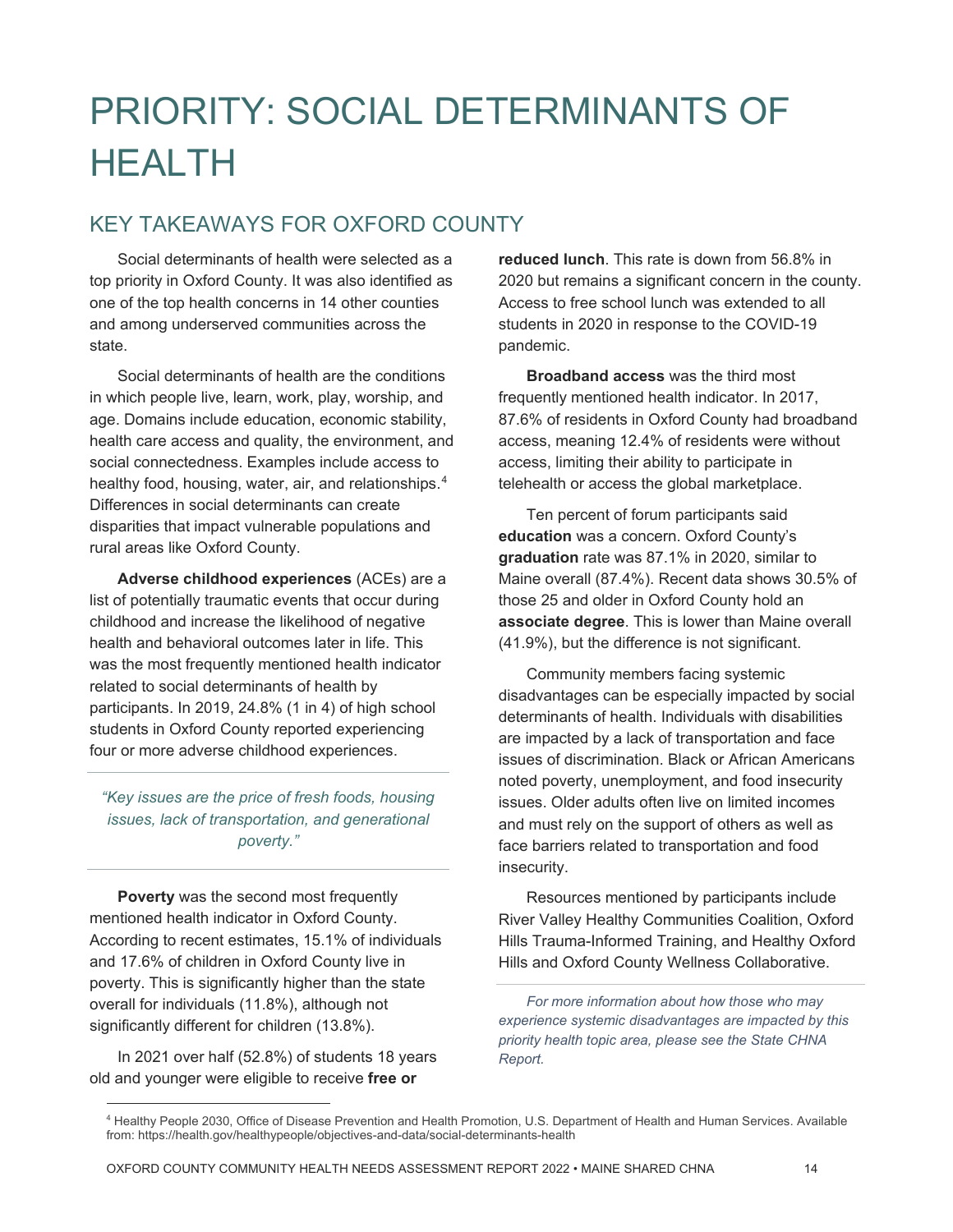#### MAJOR HEALTH CONCERNS FOR OXFORD COUNTY

|                                                                 |                       | <b>OXFORD COUNTY</b>  |               |                       |       | <b>BENCHMARKS</b> |       |
|-----------------------------------------------------------------|-----------------------|-----------------------|---------------|-----------------------|-------|-------------------|-------|
| <b>INDICATOR</b>                                                | <b>POINT 1</b>        | <b>POINT 2</b>        | <b>CHANGE</b> | <b>MAINE</b>          | $+/-$ | <b>U.S.</b>       | $+/-$ |
| SOCIAL DETERMINANTS OF HEALTH                                   |                       |                       |               |                       |       |                   |       |
| Individuals living in poverty                                   | 2009-2011<br>14.4%    | 2015-2019<br>15.1%    |               | 2015-2019<br>11.8%    | ÷     | 2019<br>12.3%     | N/A   |
| Children living in poverty                                      | 2018<br>26.3%         | 2019<br>17.6%         |               | 2019<br>13.8%         | 0     | 2019<br>16.8%     |       |
| Children eligible for free or reduced lunch                     | 2020<br>56.8%         | 2021<br>52.8%         | N/A           | 2021<br>38.2%         | N/A   | 2017<br>15.6%     | N/A   |
| <b>Median household income</b>                                  | 2007-2011<br>\$40,889 | 2015-2019<br>\$49,204 | ★             | 2015-2019<br>\$57,918 | ũ.    | 2019<br>\$65,712  | N/A   |
| Unemployment                                                    | 2018<br>4.0%          | 2020<br>6.7%          | N/A           | 2020<br>5.4%          | N/A   | 2020<br>8.1%      | N/A   |
| High school student graduation                                  | 2019<br>85.7%         | 2020<br>87.1%         | N/A           | 2020<br>87.4%         | N/A   | 2019<br>87.1%     | N/A   |
| People living in rural areas                                    |                       | 2019<br>100.0%        | N/A           | 2019<br>66.2%         | N/A   |                   | N/A   |
| <b>Access to broadband</b>                                      | 2015<br>86.6%         | 2017<br>87.6%         | N/A           | 2017<br>88.6%         | N/A   | 2017<br>90.4%     | N/A   |
| No vehicle for the household                                    | 2007-2011<br>1.6%     | 2015-2019<br>1.4%     |               | 2015-2019<br>2.1%     | O     | 2019<br>4.3%      | N/A   |
| Persons 65 years and older living alone                         | 2011-2015<br>24.9%    | 2015-2019<br>24.0%    | N/A           | 2015-2019<br>29.0%    | N/A   | 2019<br>26.6%     | N/A   |
| Households that spend more than 50% of<br>income toward housing |                       | 2015-2019<br>10.7%    | N/A           | 2015-2019<br>12.0%    |       |                   | N/A   |
| Housing insecure (high school students)                         | 2017<br>5.8%          | 2019<br>4.4%          |               | 2019<br>3.3%          |       |                   | N/A   |
| Adverse childhood experiences (high school<br>students)         |                       | 2019<br>24.8%         | N/A           | 2019<br>21.3%         | O     |                   | N/A   |
| Associate's degree or higher among those<br>age 25 and older    | 2007-2011<br>25.9%    | 2015-2019<br>30.5%    | N/A           | 2015-2019<br>41.9%    | N/A   | 2019<br>41.7%     | N/A   |
| Commute of greater than 30 minutes<br>driving alone             |                       | 2015-2019<br>41.9%    | N/A           | 2015-2019<br>32.9%    | N/A   | 2019<br>37.9%     | N/A   |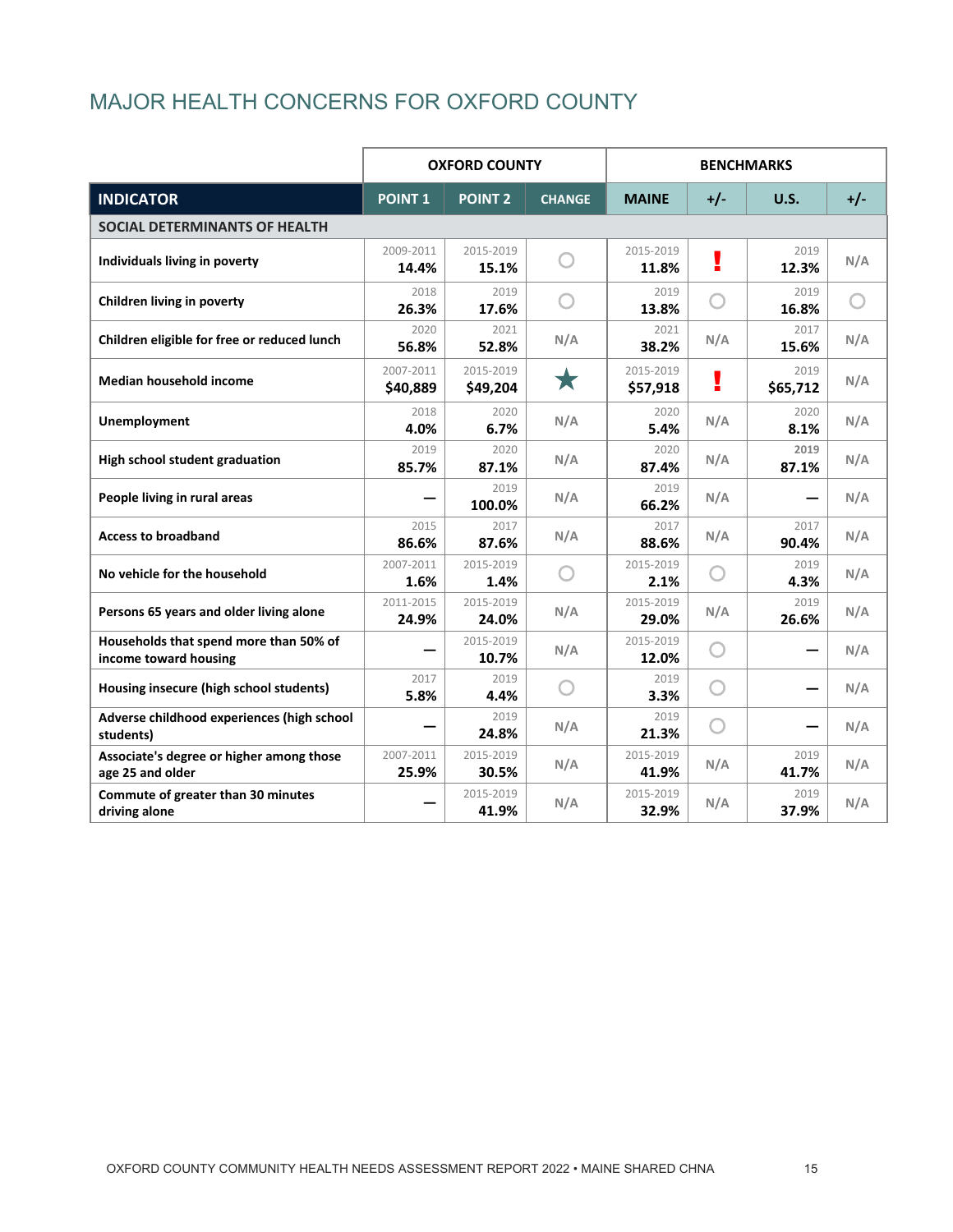|         | CHANGE columns shows statistically significant changes in the indicator over time.                         |
|---------|------------------------------------------------------------------------------------------------------------|
| ★       | means the health issue or problem is getting better over time.                                             |
|         | means the health issue or problem is getting worse over time.                                              |
| ∩       | means the change was not statistically significant.                                                        |
| N/A     | means there is not enough data to make a comparison.                                                       |
|         | BENCHMARK columns compare the county data to the state and national data.                                  |
| ★       | means the county is doing significantly better than the state or national average.                         |
|         | means the county is doing significantly worse than the state or national average.                          |
| O       | means there is no statistically significant difference between the data points.                            |
| N/A     | means there is not enough data to make a comparison.                                                       |
|         | <b>ADDITIONAL SYMBOLS</b>                                                                                  |
| $\star$ | means results may be statistically unreliable due to small numbers, use caution when interpreting.         |
|         | means data is unavailable because of lack of data or suppressed data due to a small number of respondents. |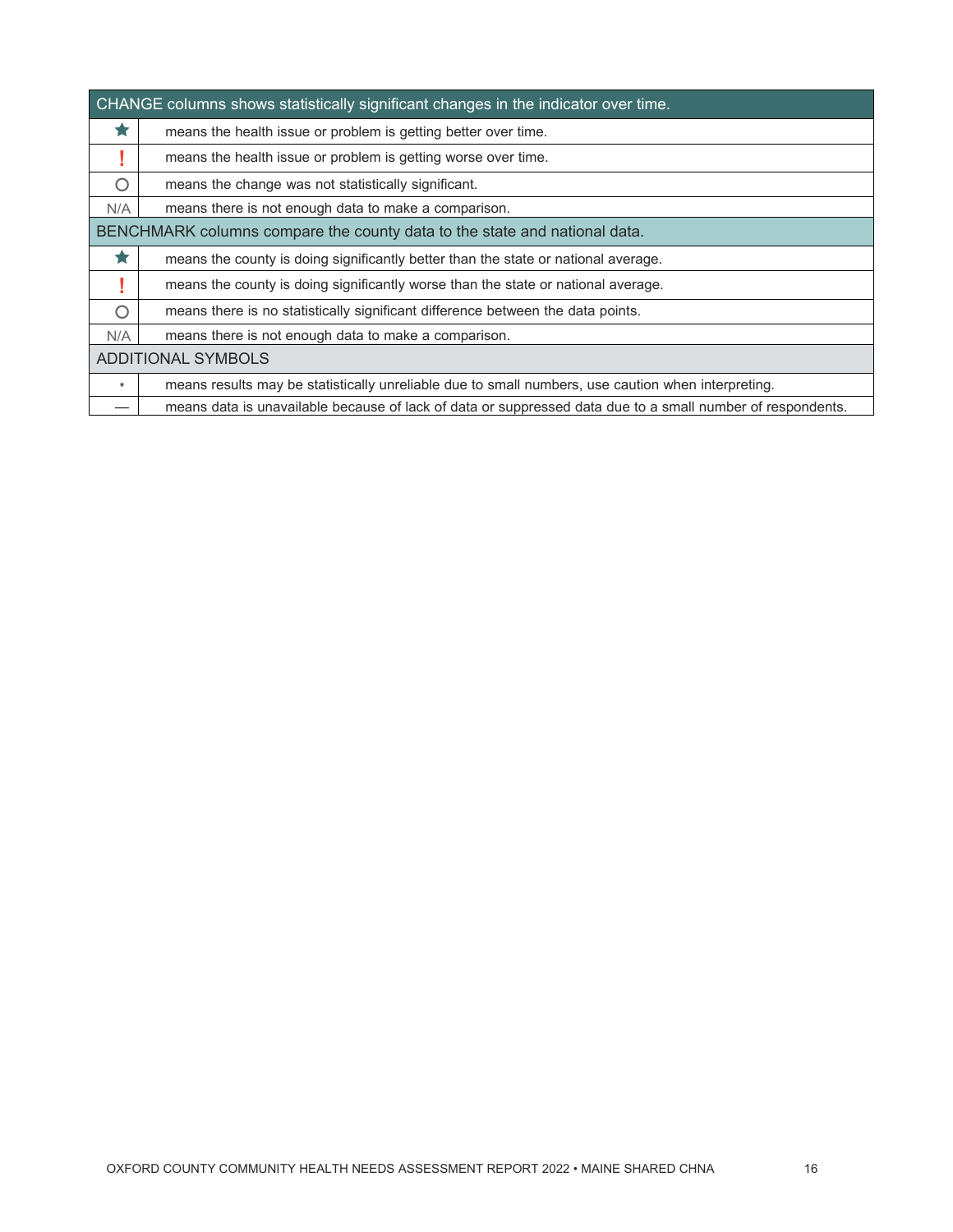#### COMMUNITY RESOURCES TO ADDRESS SOCIAL DETERMINANTS OF **HFAITH**

Oxford County community members point to several resources available that improve social determinants of health. These include many resources available to assist residents with accessing healthy foods, community cohesion, and physical and outdoor recreation programs. However, community members also identified several challenges related to social determinants of health, including high levels of poverty, lack of resources for housing and transportation, high levels of food insecurity, isolation and rurality, and a lack of childcare resources.

The following information was gathered from participants during a group activity. Participants were asked to share their knowledge of the gaps and needs or resources and assets in their communities regarding the identified health priorities. The numbers in parentheses indicate the number of times community members mentioned or concurred with what was listed.

| <b>AVAILABLE RESOURCES</b>                          | <b>GAPS/NEEDS</b>                                        |
|-----------------------------------------------------|----------------------------------------------------------|
| <b>Community Cohesion</b>                           | Poverty                                                  |
| Collaborations                                      | Generational poverty (2)                                 |
| <b>Oxford County Wellness Collaborative</b>         | Need access to jobs                                      |
| Healthy Oxford Hills (2)                            |                                                          |
| River Valley Healthy Communities Coalition (5)      | Transportation                                           |
| Community Concepts (5)                              | Transportation issues (5)                                |
| Greater Rumford Community Center (4)                |                                                          |
| FedCap (2)                                          | <b>Housing</b>                                           |
| findhelp.org (Aunt Bertha) (2)                      | Housing issues (2)                                       |
| Oxford Hills Trauma-Informed Training               |                                                          |
|                                                     | Food                                                     |
| Food                                                | Hard to get fresh produce (2)                            |
| Food pantries (4)                                   | Nutritious foods are expensive                           |
| Nutrition education/SNAP-educators (2)              |                                                          |
| Region 9 Culinary Arts (2)                          | Youth                                                    |
| Cooperative Extension office & programs             | Need school resource officer for RSU56                   |
| Robert's Farm                                       |                                                          |
|                                                     | <b>Physical Activity</b>                                 |
| <b>Physical Activity</b>                            | Some recreational trails are not safe for youth/families |
| <b>River Valley Recreation</b>                      | (2)                                                      |
| Black Mountain (2)                                  | Limited PE in elementary/middle schools                  |
| Trails (3)                                          |                                                          |
| Community rec depts (3)                             | <b>Barriers to Care</b>                                  |
| Mountain View High School (MVHS) Fitness Center (2) | Isolation/limitations due to COVID (2)                   |
| MVHS Lifetime Pursuits Class (2)                    | Need to work to reduce stigma (3)                        |
| Disc golf at MVHS                                   |                                                          |
| Outdoor Educational program @ Meroby Elementary     |                                                          |
| (2)<br>Swift River (2)                              |                                                          |
| Snowmobile club (2)                                 |                                                          |
| <b>Greater Lovell Land Trust Trails</b>             |                                                          |
| <b>Western Foothills Land Trust</b>                 |                                                          |
| Alan Day Community Garden                           |                                                          |
| American Youth Football                             |                                                          |
|                                                     |                                                          |
|                                                     |                                                          |

Table 9. Gaps/Needs and Available Resources (Social Determinants of Health)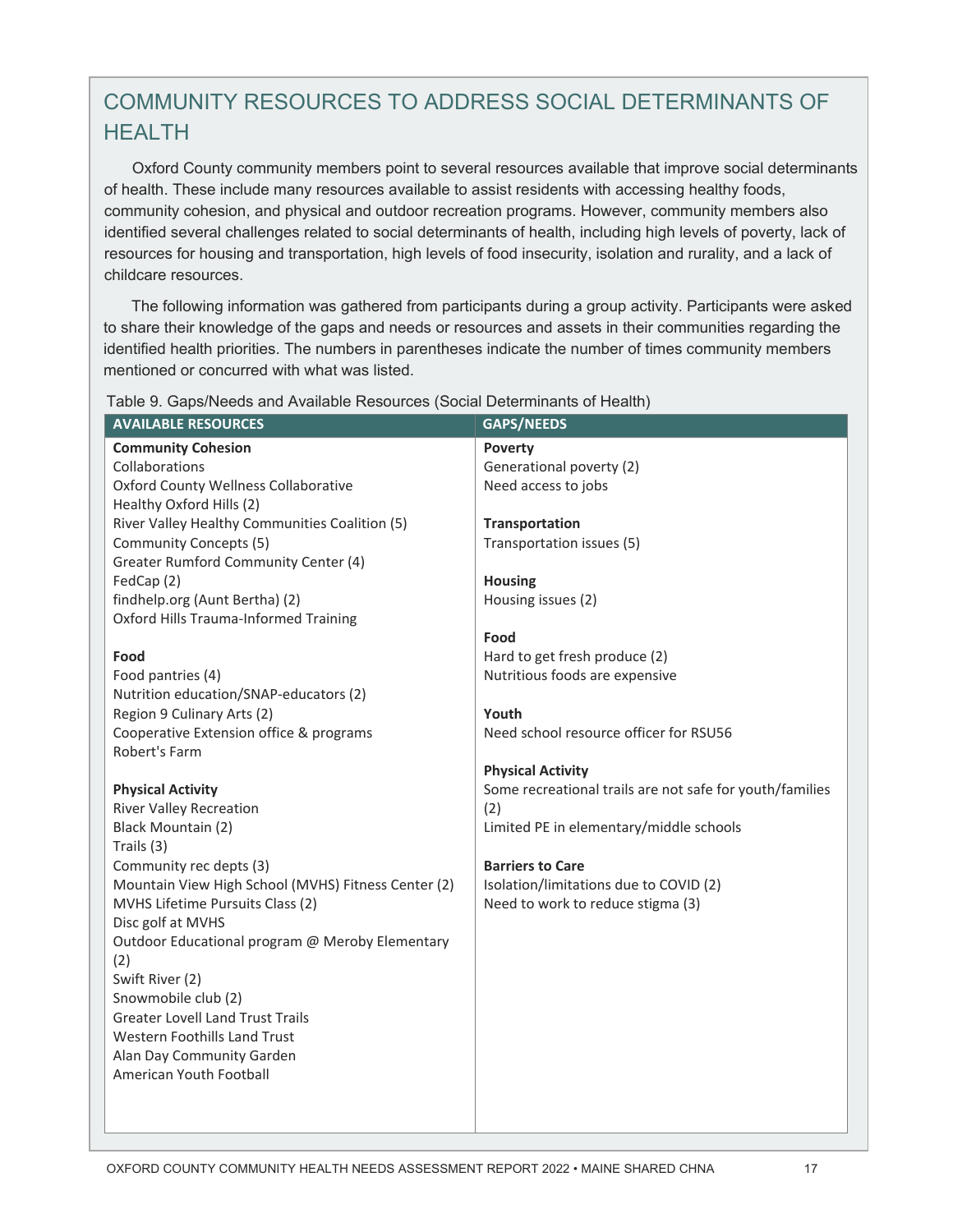| Table 9. Gaps/Needs and Available Resources (Social Determinants of Health, Continued)                             |                   |  |
|--------------------------------------------------------------------------------------------------------------------|-------------------|--|
| <b>AVAILABLE RESOURCES</b>                                                                                         | <b>GAPS/NEEDS</b> |  |
| <b>Youth and Schools</b>                                                                                           |                   |  |
| Schools offer many extra and co-curricular                                                                         |                   |  |
| After school programs                                                                                              |                   |  |
| Western Foothills Kids Association (2)                                                                             |                   |  |
| <b>ACEs/Trauma/Resiliency</b><br>Oxford Hills Trauma-Informed Training/Social<br>Emotional Learning Curriculum (3) |                   |  |
| <b>Family Support</b><br>Safe Voices Domestic Violence Resource Center                                             |                   |  |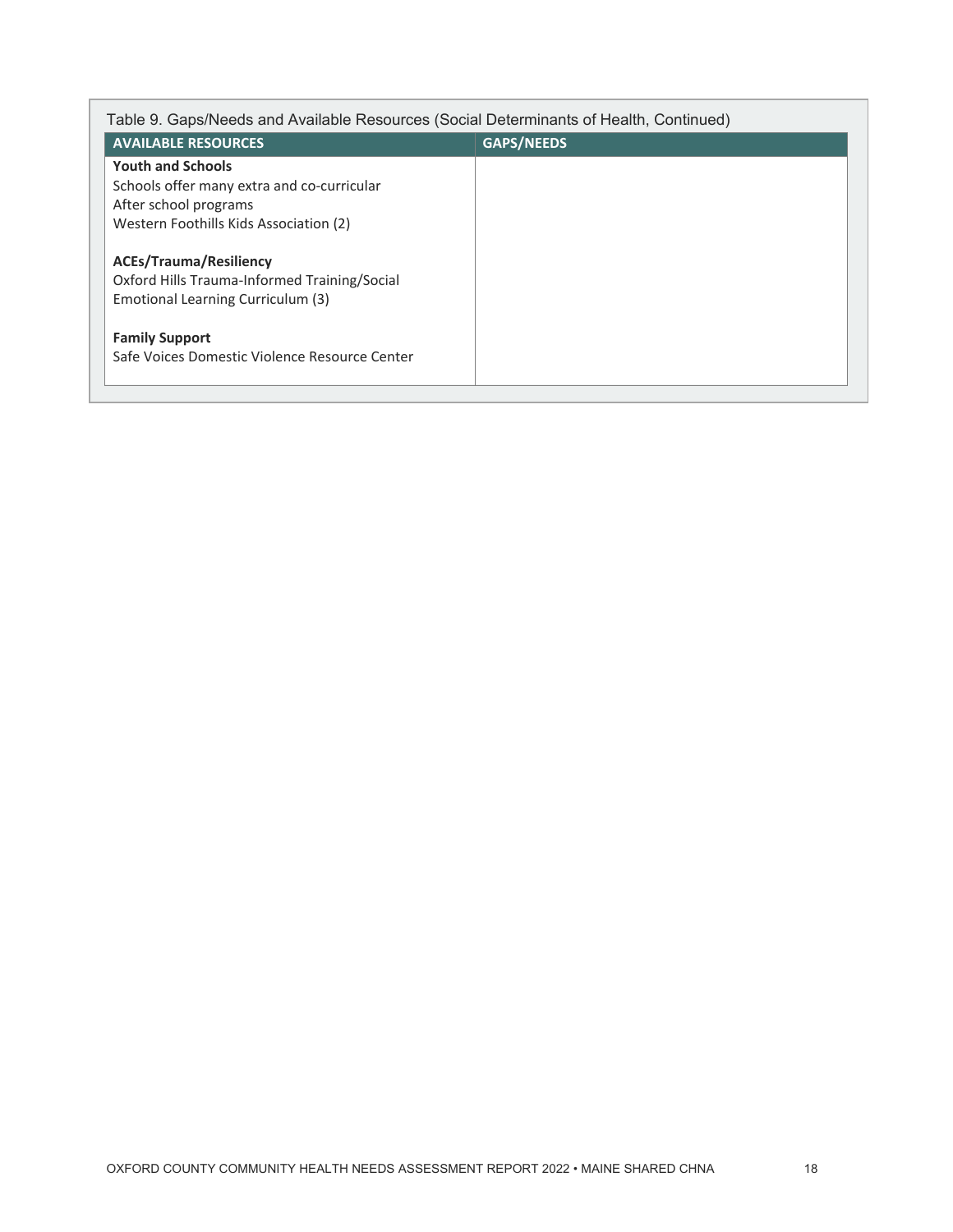## OTHER IDENTIFIED NEEDS

The following is a list of all health priorities identified in the Oxford County forum. Each participant was allowed to vote for up to 4 priorities from a list of twenty-four priorities. The first column is the name of the priority, the second column is the total number of votes that priority received, and the final column is the percentage of participants who voted for that priority.

| <b>PRIORITIES</b>                        | # OF VOTES     | <b>% OF PARTICIPANTS</b> |
|------------------------------------------|----------------|--------------------------|
| <b>Mental Health</b>                     | 41             | 58%                      |
| Access to Care                           | 35             | 49%                      |
| Substance and Alcohol Use                | 30             | 42%                      |
| Social Determinants of Health            | 27             | 38%                      |
| Physical Activity, Nutrition, and Weight | 15             | 21%                      |
| <b>Health Care Quality</b>               | 6              | 8%                       |
| Cancer                                   | 4              | 6%                       |
| Pregnancy and Birth Outcomes             | 4              | 6%                       |
| Children with Special Needs              | 4              | 6%                       |
| Tobacco                                  | 4              | 6%                       |
| Older Adult Health                       | 3              | 4%                       |
| Intentional Injury                       | $\overline{2}$ | 3%                       |
| <b>Environmental Health</b>              | 1              | 1%                       |
| <b>Diabetes</b>                          | 1              | 1%                       |
| <b>Immunizations</b>                     | 1              | 1%                       |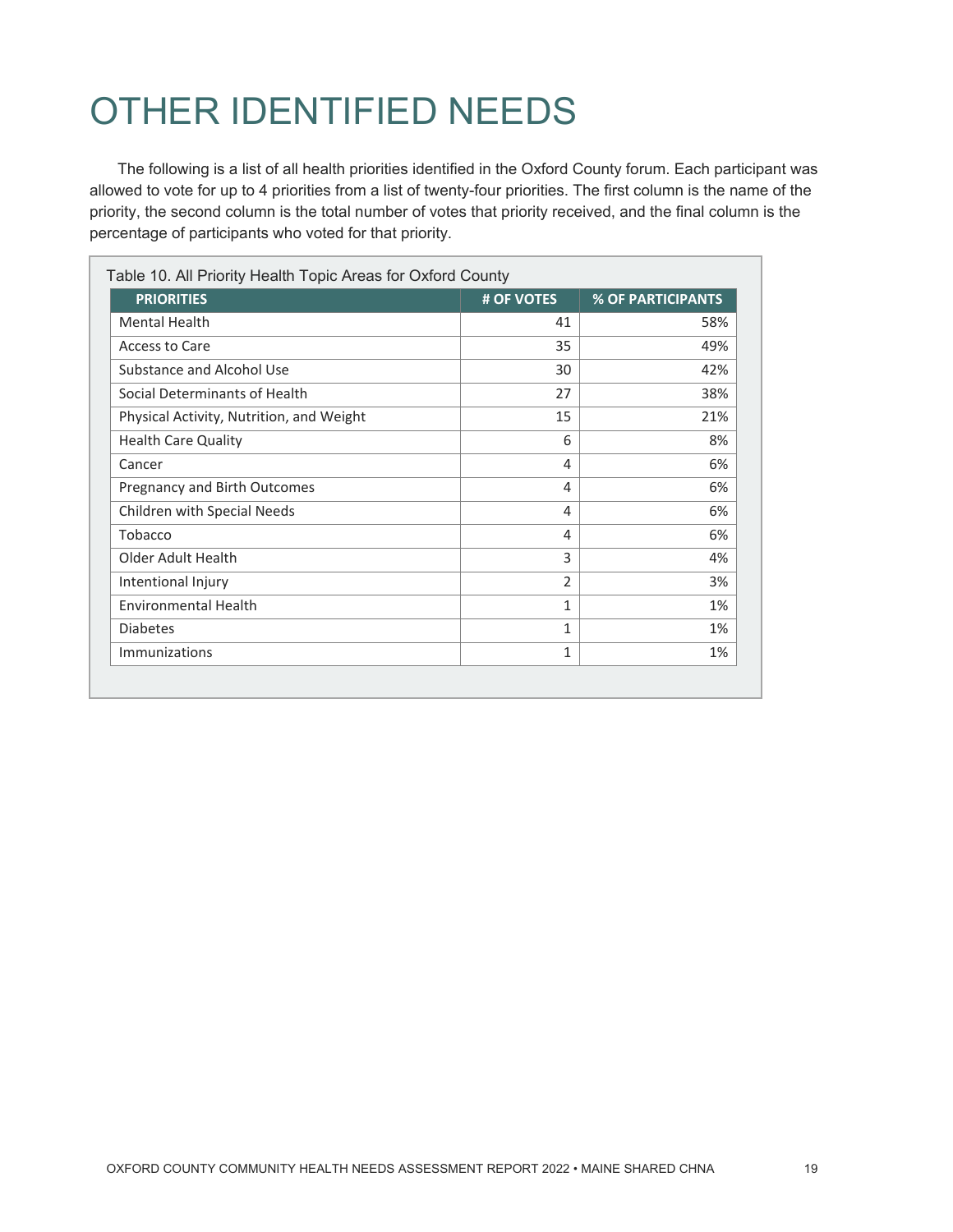## APPENDIX: METHODOLOGY

The Maine Shared CHNA is a public-private collaboration governed by a Steering Committee, which is made up of representatives of each member organization (CMHC, MGH, MH, NLH, and Maine CDC). The Steering Committee sets fiscal and operational goals that are then implemented by the Maine Shared CHNA Program Manager. Input is provided by key stakeholder groups including the Metrics Committee and the Health Equity/Community Engagement Committee.

The **Metrics Committee** is charged with creating and reviewing a common set of population/community health indicators and measures every three years. Before the 2018-2019 Maine Shared CHNA, the Metrics Committee conducted an extensive review of the data using the following criteria as a guide: 1.] describes an emerging health issue; 2.] describes one or more social determinants of health; 3.] measures an actionable issue; 4.] the issue is known to have high health and social costs; 5.] rounds out our description of population health; 6.] aligns with national health assessments (e.g.: County Health Rankings, American Health Rankings, Healthy People); 7.] data is less than 2 years old; 8.] data was included in the previous data set, or 9.] the Maine CDC analyzes the indicator in a current program. This review process was carried into the 2021-2022 Maine Shared CHNA, where the Metrics Committee also reviewed the previous data set to check for changes in data sources, potential new sources of data to round out certain topics, and to deepen Social Determinants of Health data which many of our partners have included in their work.

The **Health Equity/Community Engagement Committee** is charged with updating outreach methodology to ensure a collection of broad, diverse, and representative qualitative data from groups that are more likely to experience health disparities. To ensure these methods reflect the needs and cultural expectations this committee included representatives from a variety of Maine's ethnic-based and community-based organizations, along with representatives from public health and healthcare, and a variety of additional partners.

The 2021-2022 Maine Shared CHNA process involved three phases.

#### Data Analysis

The first phase of the project involved the analysis of more than 220 health indicators for the state, counties, public health districts, selected cities, and by specific demographics when available.

Data analysis was conducted by the Maine CDC and its epidemiology contractor, the University of Southern Maine with additional support from the contracted vendor, Market Decisions Research.

#### Community Outreach and Engagement

Community outreach and engagement for the Maine Shared CHNA included the following efforts:

- 17 County Forums (Maine)
- 9 Community Sponsored Events
- 1,000 Oral Surveys

County Forums were held in each of Maine's 16 counties, with one county, Cumberland, hosting one event in western Cumberland and one in eastern Cumberland in recognition of the differences between Greater Portland (Maine's most densely populated area) and the Lakes Region, (a more rural area). Local planning teams led by local healthcare and public health district liaisons organized and promoted these events. Participants were shown a PowerPoint presentation with relevant county data and were led through guided discussions to identify indicators of concern. Participants then voted to identify their top four health priorities. They were then asked to share their knowledge on gaps and assets available in their communities to address each of the top priorities identified.

New this cycle was an expanded effort to reach those who experience systemic disadvantages and therefore experience a greater rate of health disparities. Two types of outreach were piloted. One effort included nine community-sponsored events. The hosts were chosen for their statewide reach.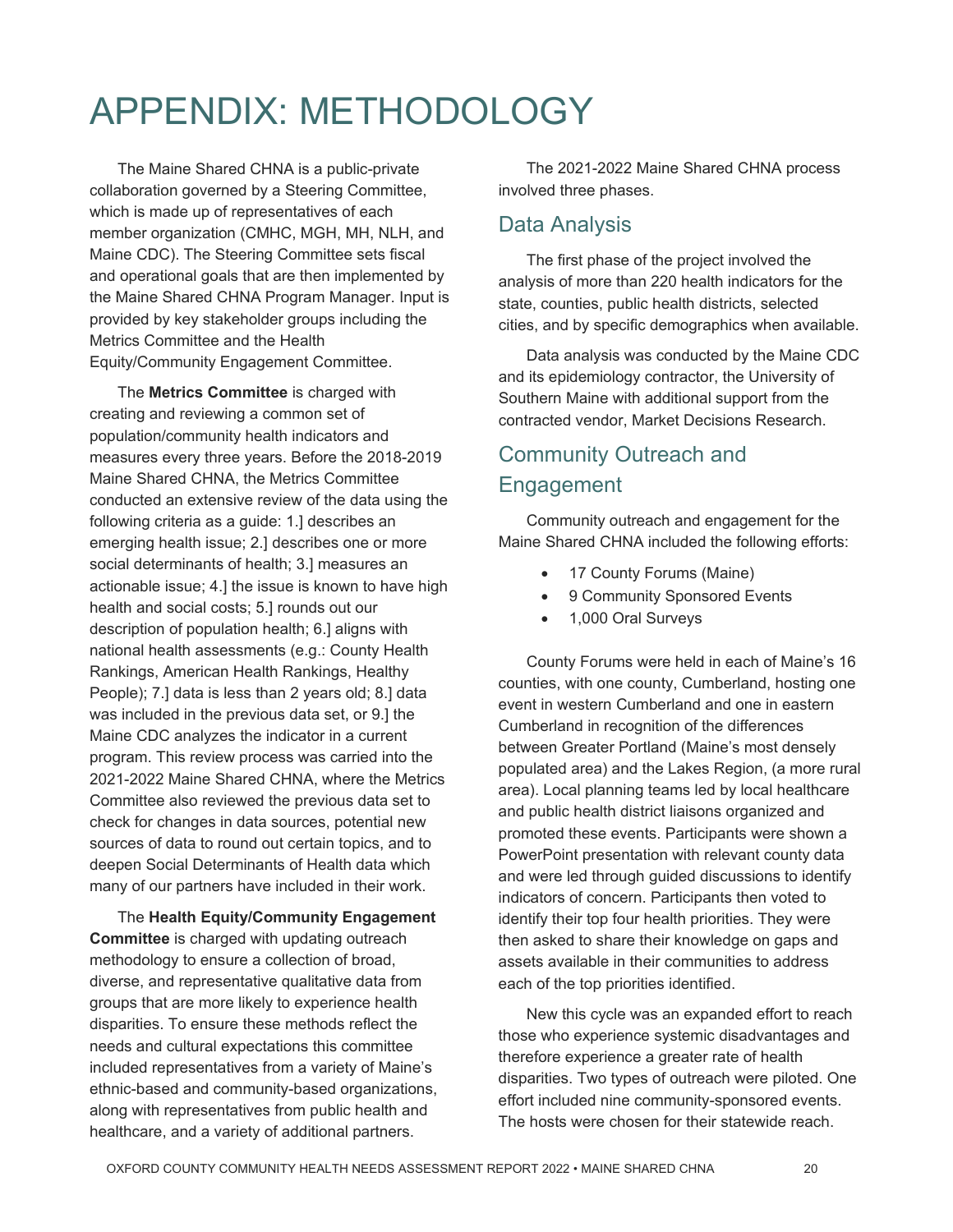The communities included:

- Black or African American
- Homeless or formerly homeless
- LGBTQ+ community
- Older adults
- People who are deaf or hard of hearing
- People who live with a disability
- People with low income
- People with a mental health diagnosis
- Youth

These events followed the same methodology as county forums with hosts providing input on the data presentation and leading the effort to recruit participants

Oral surveys were conducted in collaboration with eight ethnic-based community organizations' (ECBO's) community health workers to better reach Maine's immigrant population. There were 1,000 surveys were conducted in either English (32%), Somali, (24%), Arabic (23%), French (8%), Spanish (5%), Lingala (3%), and other languages including Swahili, Maay Maay, Portuguese, Oromo, Eretria, Kirundi, and Amara. When asked for their countries of origin, respondents most commonly cited the United States (212), Iraq (205), Somalia (157), The Democratic Republic of Congo (81), Djibouti (70), Kenya (30), and Mexico (29).

Other countries of origin mentioned included Rwanda, Ethiopia, Angola, Syria, Guatemala, South Africa, Palestine, Puerto Rico, Morocco, Afghanistan, El Salvador, Nigeria, Canada, Burundi, Eritrea, France, Honduras, Uganda, Jamaica, Mali, Gabon, Sudan, Nicaragua, Peru, and Brazil

The survey was an adaptation of the City of Portland's Minority Health Program Survey conducted in 2009, 2011, 2014, and 2018. In 2021, a small group of stakeholders convened to adapt

this survey to meet the needs of the Maine Shared CHNA. This group included those who deployed the survey as well as other interested parties.

Groups that piloted these new outreach methods were offered stipends for their time.

Due to concerns related to COVID-19, community engagements efforts were conducted virtually except the event for the deaf or hard of hearing, which was held in a gymnasium at the Governor Baxter School for the Deaf on Mackworth Island. Oral surveys were conducted telephonically or by following current U.S. CDC COVID-19 protocols.

Community engagement was supported by John Snow, Inc. (JSI), who also conducted the initial qualitative analysis. All support materials including Data Profiles and PowerPoints were produced by Market Decisions Research.

#### Reporting

Initial analysis for each event and the oral surveys were reviewed by local hosts for accuracy and to ensure the information the community may find sensitive was flagged. Final CHNA reports for the state, each county, and districts were developed in the spring of 2022. Final Reports were written and produced by Market Decisions Research.

In addition to Urban, County, and Health District reports, the County, District, and State level data are also available on an [Interactive Data Portal.](https://www.maine.gov/dhhs/mecdc/phdata/MaineCHNA/maine-interactive-health-data.shtml) The data in the portal is arranged by health topic and provides demographic comparisons, trends over time, definitions, and information on the data sources. Visit [www.mainechna.org](http://www.mainechna.org/) and click on **Interactive Data** in the menu to the left. The Maine Shared CHNA website is hosted by the Maine DHHS. [\(www.mainechna.org\)](http://www.mainechna.org/).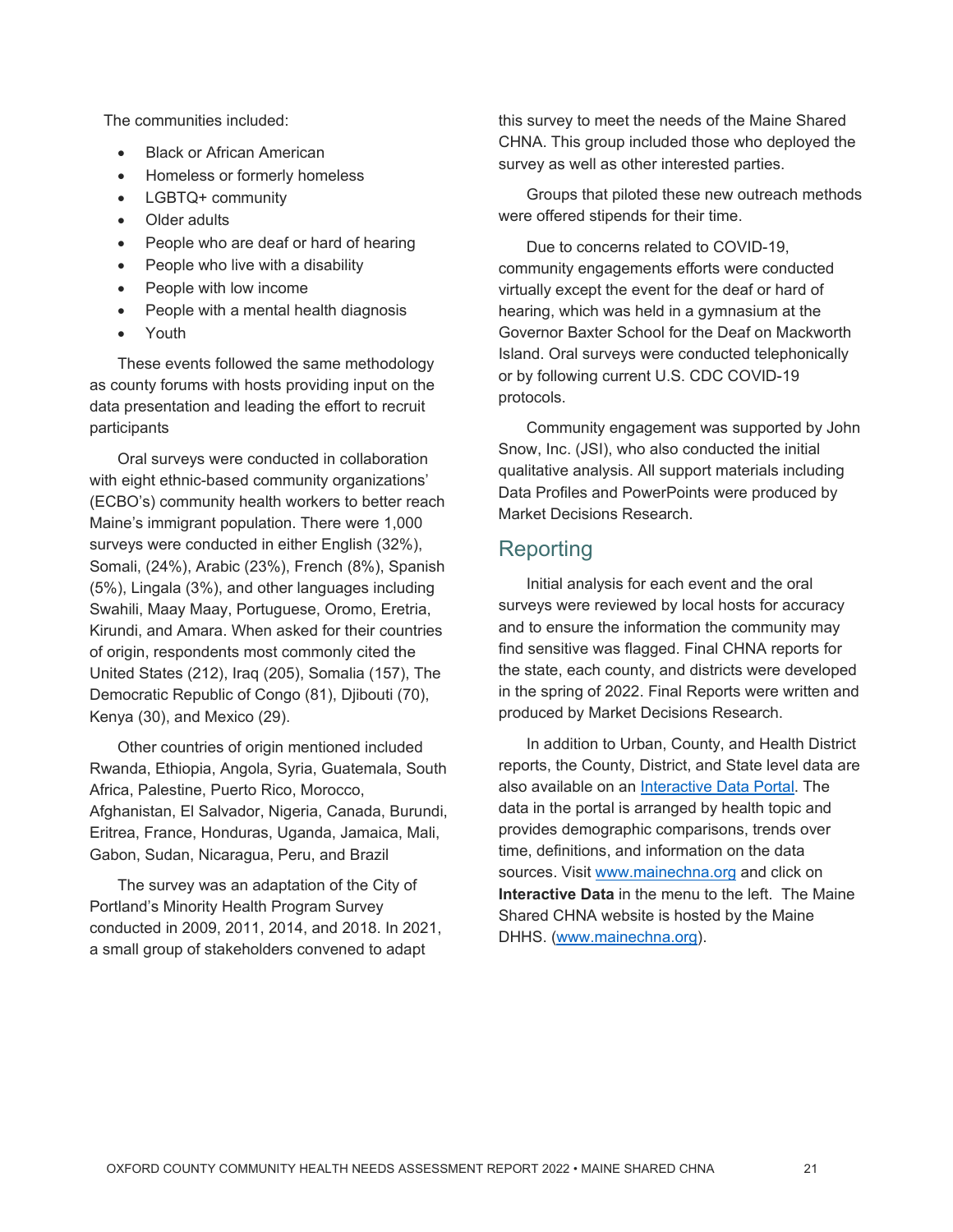One virtual community forum was held in Oxford County on November 3, 2021, November 9, 2021, and November 23, 2021, with 71 attendees. Persons from the following organizations representing broad interests of the community who were consulted during the engagement process:

A Family for ME Bethel Family Health Center Central Maine Healthcare/Rumford Hospital Common Ground Counseling Community Concepts Community member Healthy Oxford Hills Hope Association Jared Golden's office Larry Labonte Recovery Center Let's Go! Maine Behavioral Health Maine Center for Disease Control and Prevention Maine Medical Center Maine Medical Center Research Institute Maine Prisoner Reentry Network **MaineHealth** MSAD17 New Balance Foundation Oxford and Oxford County DA's Office Oxford County Mental Health Services Oxford County Wellness Collaborative Portland Recovery Community Center River Valley Healthy Community Coalition RSU 10 RSU 56 Safe Voices Stephens Memorial Hospital Western Foothill Kids Association Western Foothills Land Trust Western Maine Community Action Western Maine Health

For a complete listing of organizations consulted for each of the 10 health equity outreach efforts, please see the Acknowledgements, page 23. The State Report, found on the Maine Shared CHNA website, [www.mainechna.org,](http://www.mainechna.org/) provides a full description of findings by each community-sponsored event.